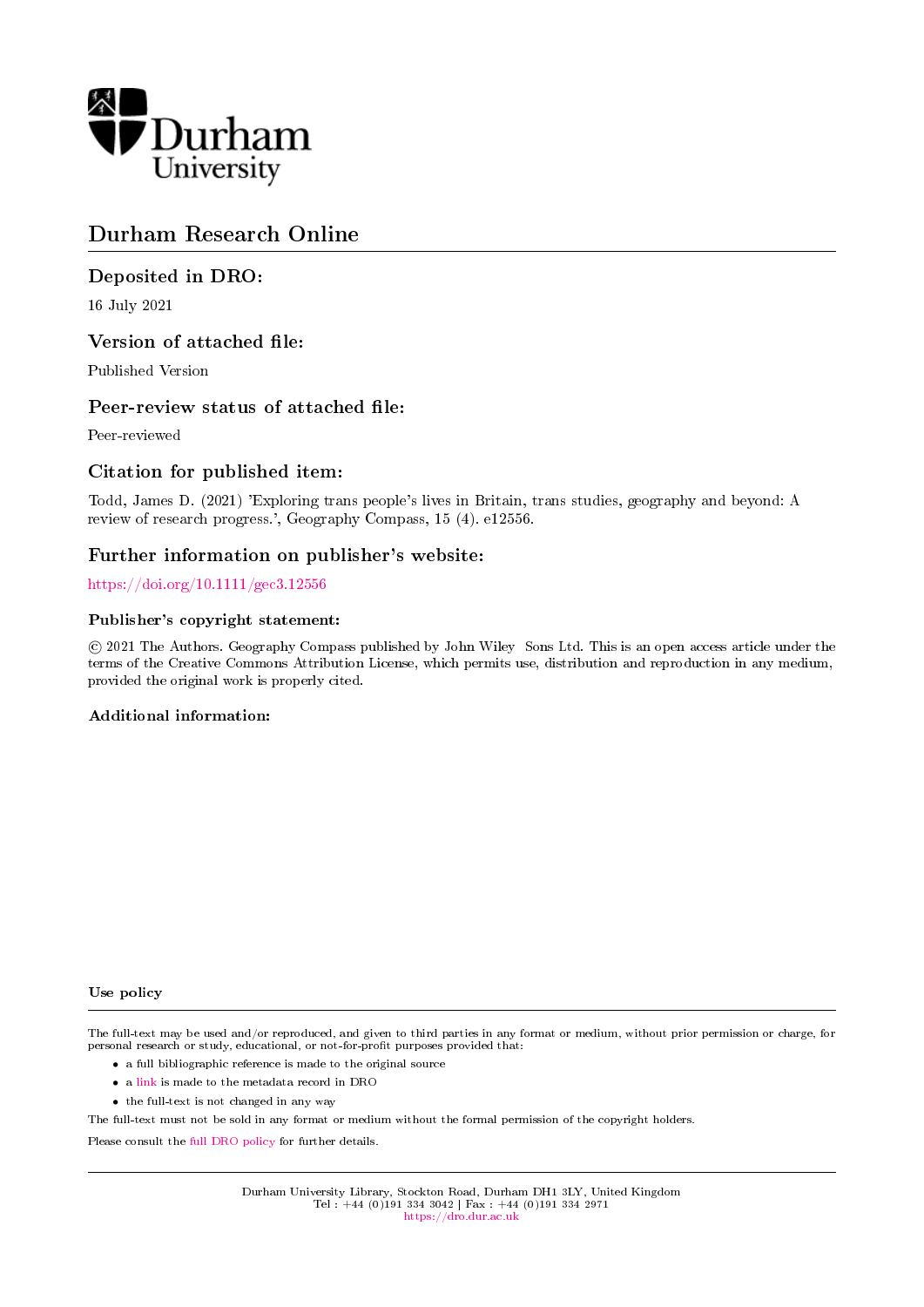DOI: [10.1111/gec3.12556](https://doi.org/10.1111/gec3.12556)

### **ARTICLE**

# WILEY

# **Exploring trans people's lives in Britain, trans studies, geography and beyond: A review of research progress**

# **James D. Todd**

Department of Geography, Durham University, Durham, UK

#### **Correspondence**

James D. Todd, Durham University Science Site, South Rd, Durham DH1 3LE, County Durham, UK. Email: [j.d.todd@durham.ac.uk](mailto:j.d.todd@durham.ac.uk)

**Funding information** Economic and Social Research Council, Grant/Award Number: ES/J500082/1

#### **Abstract**

In this paper, I explore how trans people's lives have been conceptualised and researched in human geography. I begin by contextualising trans people's lived experiences in Britain, before recognising trans studies as a distinct field that must continue to shape geographies of trans lives and ontologies. I then consider more recent research in queer geographies which foregrounds trans lives under the 'trans geographies' banner. I examine how space has been conceptualised in such research and demonstrate the methodological and conceptual absences and failings and problematic approaches that geographical research often perpetuates, arguing that work remains to ensure our research works with and is responsive to or developed by trans people. The paper concludes by calling upon geographers to recognise the diversities and potentialities of trans people's everyday lives and develop intersectionally‐ attentive and reciprocal geographical research around trans lives, bodies, and spaces.

#### **KEYWORDS**

intersectionality, queer geography, trans geographies, trans people, trans people in Britain, trans studies, transgender

This is an open access article under the terms of the Creative Commons Attribution License, which permits use, distribution and reproduction in any medium, provided the original work is properly cited.

© 2021 The Authors. Geography Compass published by John Wiley & Sons Ltd.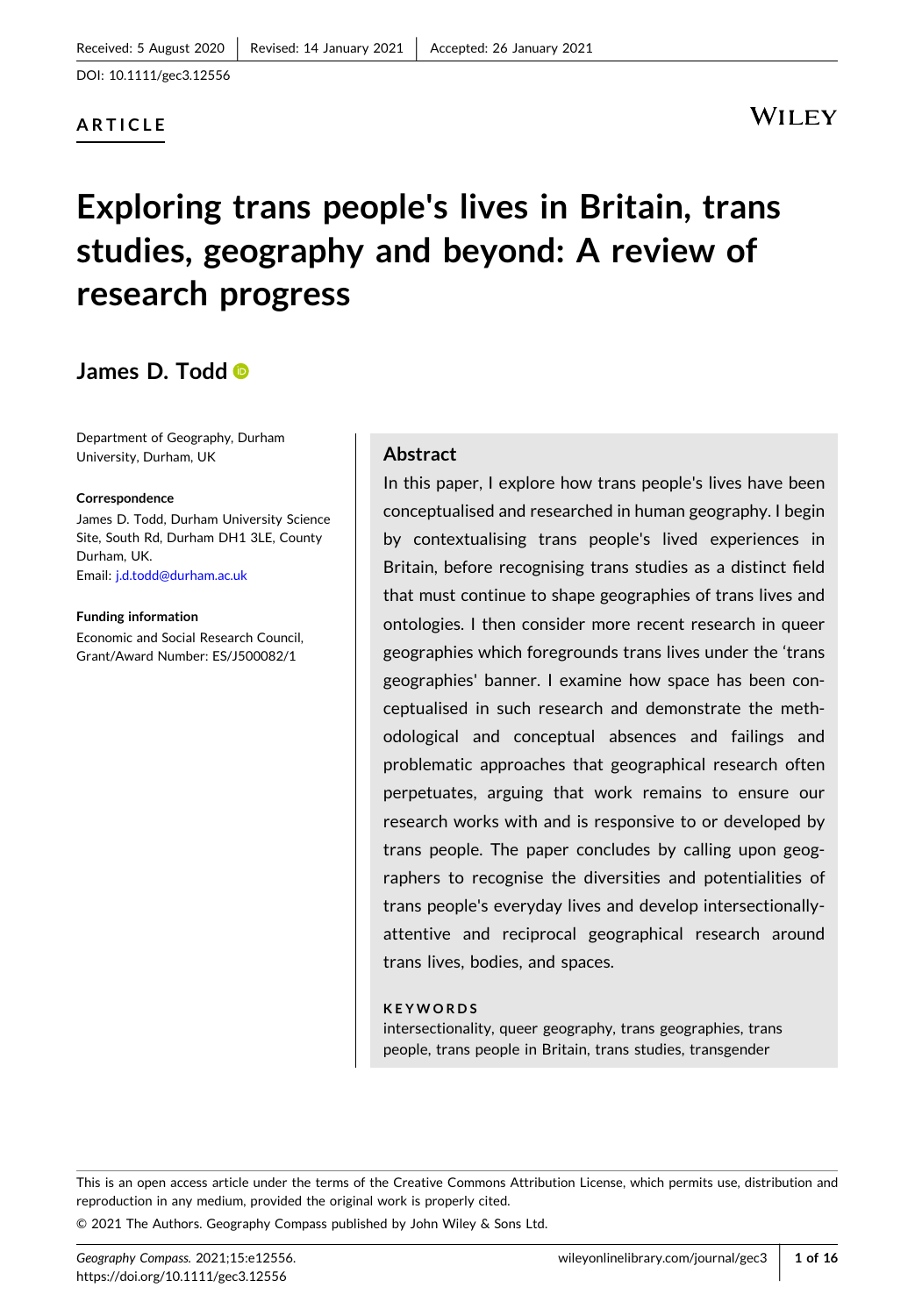### **1** <sup>|</sup> **INTRODUCTION: TRANS SOCIAL SCIENCE RESEARCH AND TRANS LIVES GLOBALLY AND IN BRITAIN**

This paper examines how geographers have explored trans people's<sup>[1](#page-11-0)</sup> lived experiences, bodies, subjectivities, and encounters, and encourages geographical researchers committed to trans liberation to undertake intersectionally‐ attentive<sup>2</sup> research around trans lives. This research, I argue, should not focus solely on discourses and spaces of hostility and discrimination, but should also explore affirming and even mundane experiences and spaces that reflect trans people's everyday lived realities. Geographers should also work with a diversity of trans folk and communities including trans men and women, non‐binary, genderqueer, gender fluid and agender folk, Black and Indigenous trans folk and trans people of colour, trans folk of sexual minorities, disabled trans people, trans people who do not have 'passing privilege' (Ritchie, [2018\)](#page-15-0), folk at different stages of 'trans time' (Pearce, [2018a](#page-15-0)), neurodiverse trans people, trans sex workers, and others. These concerns are critical in social science research which largely remains premised on problematic approaches to trans experiences. Indeed, cisgender (cis) social scientists have often conducted research *on* (rather than *with*) trans people without tailoring their ethics, recruitment, and researching practices to the specificities of trans communities or particular trans people (Humphrey et al., [2020](#page-14-0); Pearce, [2018b;](#page-15-0) Vincent, [2018a](#page-16-0)). Indeed, although understandings of trans and queer lives, subjectivities, identities, ontologies, and epistemologies have developed rapidly in the past two decades, social science analyses have often (a) been spatially and contextually limited, (b) used problematic, uniformed or outdated language, and/or (c) extrapolated trans experiences from cisgender lesbian and gay people (*Ibid*.). Trans communities are subject to ill‐conceived requests for participants and may feel wariness and fatigue when interacting with underinformed cisgender academics (*Ibid*.).

Throughout this paper, I identify the strengths and failings of existing geographical research exploring trans lives. I trace early attempts to geographically engage with gender diversity in the discipline and its geographies of sexualities sub-discipline, and examine how space has been conceptualised in geographically minded research around trans lives. I then turn to recent, more intersectional research attentive to trans bodies, voices, and lived experiences—often designed, conducted, and written by trans people—that has contributed to the emergence of 'trans geographies'. I then consider methodological and conceptual absences and failings and problematic approaches that geographical researchers have often perpetuated. I conclude by recognising geographers' progress in developing rigorous trans geographies, before identifying key work that remains to diversify and expand the field. I call upon geographers to recognise and draw upon the political potential of our research to counter hostile discourses and policy impacting trans people across myriad spatial scales and contexts. Before doing so, I want to establish the urgency and necessity of geographical engagements with trans lives by briefly contextualising trans people's lived experiences globally and in Britain, acknowledging that differences in policy, attitudes, and experiences vary according to (inter)national, local, and individual contexts. Globally, 'transgender people's daily experience across much of the world is one in which rights are denied' (Winter et al., [2016](#page-16-0), p. 395), and trans people are consequently often 'exposed worldwide to dynamics of stigmatisation, discrimination, social exclusion and transphobic violence' (Suess et al., [2014,](#page-15-0) p. 73). As such, trans people in recent years 'have been both hyper‐visible and hyper-vulnerable in many parts of the world' (Pearce et al., [2020,](#page-15-0) p. 2). Indeed, as trans voices have reached a greater cultural prominence, so have trans‐hostile movements, such that those contesting trans people and their lived realities—including gender conservative and 'gender critical' campaigners—have been able to discern more about trans folk and how to strategise against them (Jacques, [2018;](#page-14-0) Stryker & Currah, [2014\)](#page-15-0). Indeed, arguably a global *regression* in trans people's rights, alongside increasing hostile discourse and societal transphobia, is underway. The election of right‐wing, populist governments globally has both spurned this regression and sparked global trans rights movements and feminist/queer solidarities. However, in words resonant with the continual emergence and flourishing of trans people and communities globally, Stryker [\(2017,](#page-15-0) p. 231) states, 'if there is a lesson to be learned from transgender history at [this] dispiriting moment, it is that trans people have a long record of survival in a world that is often hostile to us'.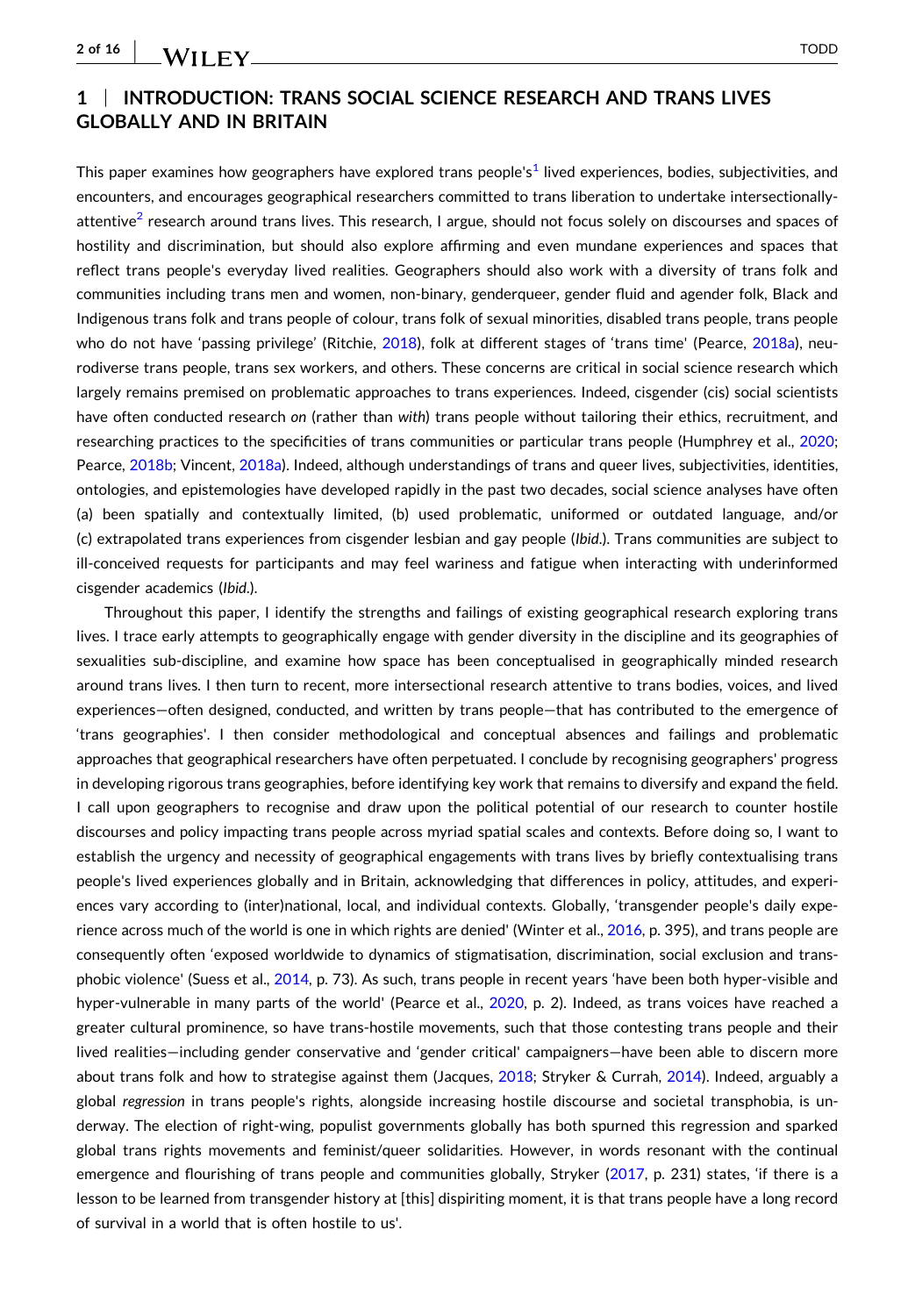#### - **3 of 16**WILEY

In Britain more specifically, trans people face increasing challenges to their rights and ability to live comfortably and visibly. Trans rights legislation, including the Gender Recognition Act 2004 (GRA) and Equalities Act 2010 is now outdated. For example, despite multiple periods of government consultation on reform exposing trans people to unnecessary hostility and 'debate', the GRA will remain pathologising and intrusive, will not allow for gender self‐determination and self‐identification models, will continue to set standards of gender performance by requiring a Gender Recognition Panel to assess 'gender identity disorder' diagnoses, and will continue prohibiting trans youth aged under 18 or non-binary folk from applying (Cowan, [2009](#page-13-0); Hines, [2010a;](#page-13-0) Hines & Santos, [2018](#page-13-0); Lawrence & Taylor, [2019;](#page-14-0) Nirta, [2017;](#page-15-0) UK GEO, [2020](#page-16-0)). By requiring that trans folk who achieve recognition 'live in the [ir] acquired gender until death', the GRA reinforces a 'solidity of [binary, historically uncontaminated] gender that [cisgender] individuals are not expected to engage with and produce' (Nirta, [2017](#page-15-0), p. 203). Elsewhere, trans people have been asked to 'prove' their trans status when claiming asylum and have been confronted with detention and deportation (Lawrence & Taylor, [2019](#page-14-0)). Successive right‐wing governments' failures to update and reform the GRA or to advance a trans equalities agenda that responds to the needs and desires of trans communities represents a stagnation in trans people's legal rights. This stagnation (and threatened deterioration) has opened trans people to hostile discourse and social discrimination at a time when discursive challenges to trans people's right to *exist as trans* are increasing. Indeed, for example, the UK Parliament's Women and Equalities Committee [\(2016\)](#page-16-0) understood that discrimination for many gender diverse people had become everyday, whilst UK Home Office [\(2019\)](#page-13-0) data shows that, despite under‐reporting, recorded hate crimes against transgender people in England and Wales have risen year‐on‐year since 2011/12.

Elsewhere, prominent statistics concerning trans suicidality have both influenced discursive 'debates' around trans lives and informed government policy and trans healthcare practice in Britain (e.g., Public Health England, [2015](#page-15-0)), and have served (not entirely unproblematically) as resistive tools to contest trans exclusionary and transphobic discourse.<sup>[3](#page-11-0)</sup> Much-cited statistics regarding suicidality include the 84% of respondents to a Scottish Government-funded study who had contemplated suicide (McNeil et al., [2012,](#page-14-0) p. 59). A Stonewall [\(2018\)](#page-15-0) survey found that 46% of trans respondents (rising to 50% of non‐binary participants) had contemplated suicide in the survey's preceding year, compared to 31% of cisgender LGB+ respondents. Other statistics also illustrate that trans folk might experience difficulties and barriers within and around many everyday spaces and services. Reinforcing that everyday spaces privilege cisgender folk and potentially marginalise, exclude, or invisibilise trans people and bodies, 66.5% of trans respondents to the under-analysed National LGBT Survey (UK GEO, [2018\)](#page-16-0) reported avoiding expressing their gender identity 'for fear of a negative reaction from others'. This statistic reflects how trans people's *anticipation* of cis people's hostile reactions may limit their ability to encounter and move through particular spaces authentically and comfortably. In a finding repeated internationally (see e.g., EUAFR, [2014](#page-13-0); European Commission, [2019\)](#page-13-0), such figures illustrate that trans liberation and equality in Britain remains noticeably behind that experienced by many cisgender LGB+ people.

Other studies illuminate the spatial specificity of trans people's experiences of marginalisation and exclusion in Britain. For example, in healthcare spaces, austerity, centralisation and increased waiting times for trans healthcare have left many 'trans people facing down years of anxiety, depression and suicidal tendencies' (Gleeson & Hoad, [2019](#page-13-0), p. 178). Average waiting times for Gender Identity Clinics (GICs) breach the English National Health Service constitution requiring treatment within 18 weeks (BBC, [2020\)](#page-12-0), whilst deadnaming and misgendering are widespread even in trans healthcare spaces (Gleeson & Hoad, [2019;](#page-13-0) Vincent, [2018b](#page-16-0)). Inadequate healthcare regimes expose trans people not only to 'cognitive impairment, spikes of dysphoria, [and] continual hot flushes, but [also] violence on the streets' (Gleeson & Hoad, [2019,](#page-13-0) p. 193).

Phenomena that restrict or impede certain trans people's spatial encounters are reflected in studies of conditions experienced by specific demographics of trans communities in certain regions. For instance, the Scottish Trans Equality Network reported that many non-binary people avoid overtly binary-gendered spaces (V. Valentine, [2015](#page-16-0)). Such impacts might be felt more acutely by trans people facing multiple, intersecting oppressions. For example, in the National LGBT Survey (UK GEO, [2018\)](#page-16-0) 62.0% of Asian/Asian British and 53.9% of Black/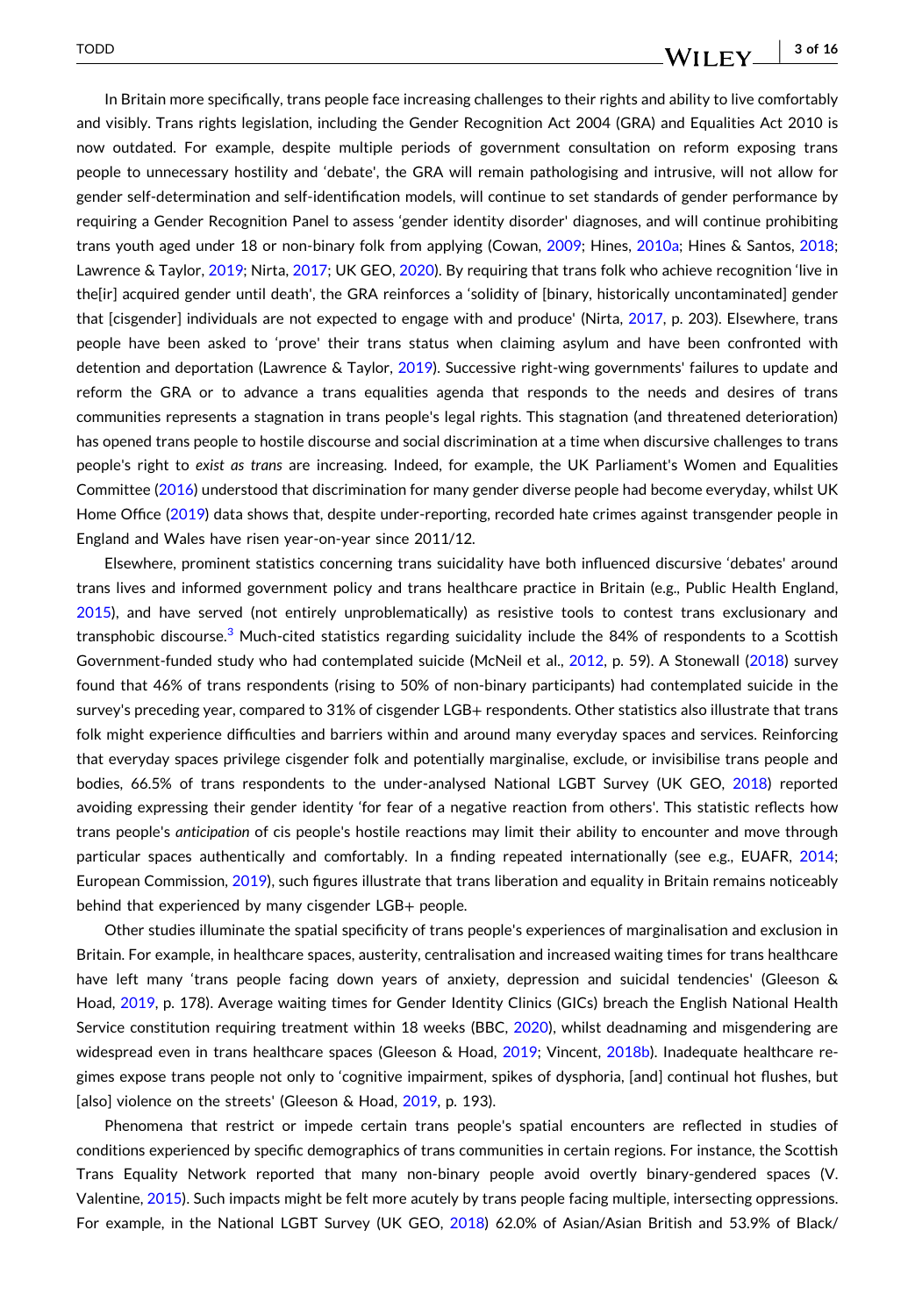# WILEY TODD

African/Caribbean/Black British trans respondents reported avoid expressing their gender in the home, compared to 43% of white trans respondents. Statistics quantifying trans youth experiences are similarly bleak. In a UK‐wide survey reaching 956 trans youth, 83% of respondents had experienced verbal abuse, whilst 35% had experienced physical assault (METRO, [2014](#page-14-0)). 60% had experienced threats or intimidation; 27% of trans youth had attempted suicide, whilst 89% had 'thought about it' (*Ibid*.). These figures are corroborated internationally (see e.g., The Trevor Project [\[2019](#page-15-0)] for the US context). National LGBT Survey (UK GEO, [2018](#page-16-0)) data underscores these troubling statistics, indicating that young trans people (aged 16–24) experience acute difficulties in being open about their gender/transness across almost all everyday spatial categories covered by the survey.

In recent years, international and British media coverage of trans lives has been characterised by misinformation and moral panic. As Pearce et al. ([2020](#page-15-0), p. 3) tell us, 'trans people are frequently portrayed as *monstrous*: a freakish threat to children, to lesbians, to women, to […] womanhood and/or to the fixity of sex itself'. In Britain, trans exclusionary academic feminisms have seeped into prominent media and social media fora, causing 'an escalating struggle over public speech' (Stryker & Bettcher, [2016](#page-15-0), p. 6). Indeed, demonstrating their current reach and influence, such trans‐hostile feminisms have been platformed by the UK Parliament's Women and Equalities Committee inquiry into the UK Government's limited and insubstantial GRA reform in late 2020 (UK Parliament, [2020\)](#page-16-0). As Jacques ([2020](#page-14-0)) notes, trans‐hostile narratives can be categorised into two 'types of British transphobia'. The first, typically perpetuated by the right‐wing, argues that gender is congruent with biological traits identified at birth, whilst the second, typically propagated by the left, argues that trans women seeking gender recognition conflict with cis women's rights in/to 'single‐sex spaces' (*Ibid*.). Through these discourses, the *everyday encounters and activities* of trans women in particular become repositioned as 'invested with malign and rapacious intent' (Phipps, [2020,](#page-15-0) p. 105). Indeed, the prominence of trans exclusionary feminist voices in Britain leads geographer Lewis [\(2019,](#page-14-0) n.p.) to argue that British trans‐exclusionary and gender conservative feminists have 'succeeded in framing the question of trans rights entirely around […] how these rights for others could contribute to female erasure'. Hines ([2019c](#page-13-0)) links conditions enabling trans-exclusionary politics to the improving visibility and legal status of trans people and movements, trans‐exclusionary feminists' cultural prominence, and the advent of social media. However, trans and LGBTQIA+ communities and their allies have also increased trans people's visibility, positive representation, and access to 'safe' and affirming environments. A new 'trans culture' of affinity and activism has emerged in response to societal hostility and discrimination and trans spaces, communities, charities, solidarities, and social movements continue to flourish and expand (see e.g., McNamara, [2018\)](#page-14-0).

In summary, trans people's experiences in Britain call into question a linear 'getting better' narrative that persists around trans people and LGBTQIA+ folk (Lawrence & Taylor, [2019\)](#page-14-0) and demonstrate the political necessity of expansive social science research that works *with* trans folk and attends to their spatial encounters. In the following section I continue this conversation by recognising that trans studies and trans scholars must continue to shape geographical examinations of trans lives and ontologies.

### **2** <sup>|</sup> **SITUATING TRANS GEOGRAPHIES IN RELATION TO TRANS STUDIES**

Trans theory and transgender studies emerged in the  $1990s<sup>4</sup>$  (with limited institutional support) in response to 'epistemic disconnect' with feminist studies and an increasing recognition that queer and feminist studies lacked conceptual tools to explore the lived realities of gender beyond the 'dominant binary sex/gender ideology of Eurocentric modernity' (Stryker, [2006,](#page-15-0) p. 3; see Bettcher & Garry, [2009](#page-12-0); Kunzel, [2014](#page-14-0); Stryker & Currah, [2014](#page-15-0); Stryker et al., [2008](#page-15-0); Suess et al., [2014;](#page-15-0) D. Valentine, [2007\)](#page-16-0). Prosser [\(1998\)](#page-15-0), for example, argued that feminist and queer theories/theorists problematically used trans bodies as 'tropes' to challenge binaries and develop gender theories. In the 1990s and 2000s, the term 'transgender' entered widespread use, the *International Journal of Transgenderism* was founded, and universities began teachings on transgender studies. During this period, trans studies emerged and became a diverse body of work straddling multiple disciplines including the social and medical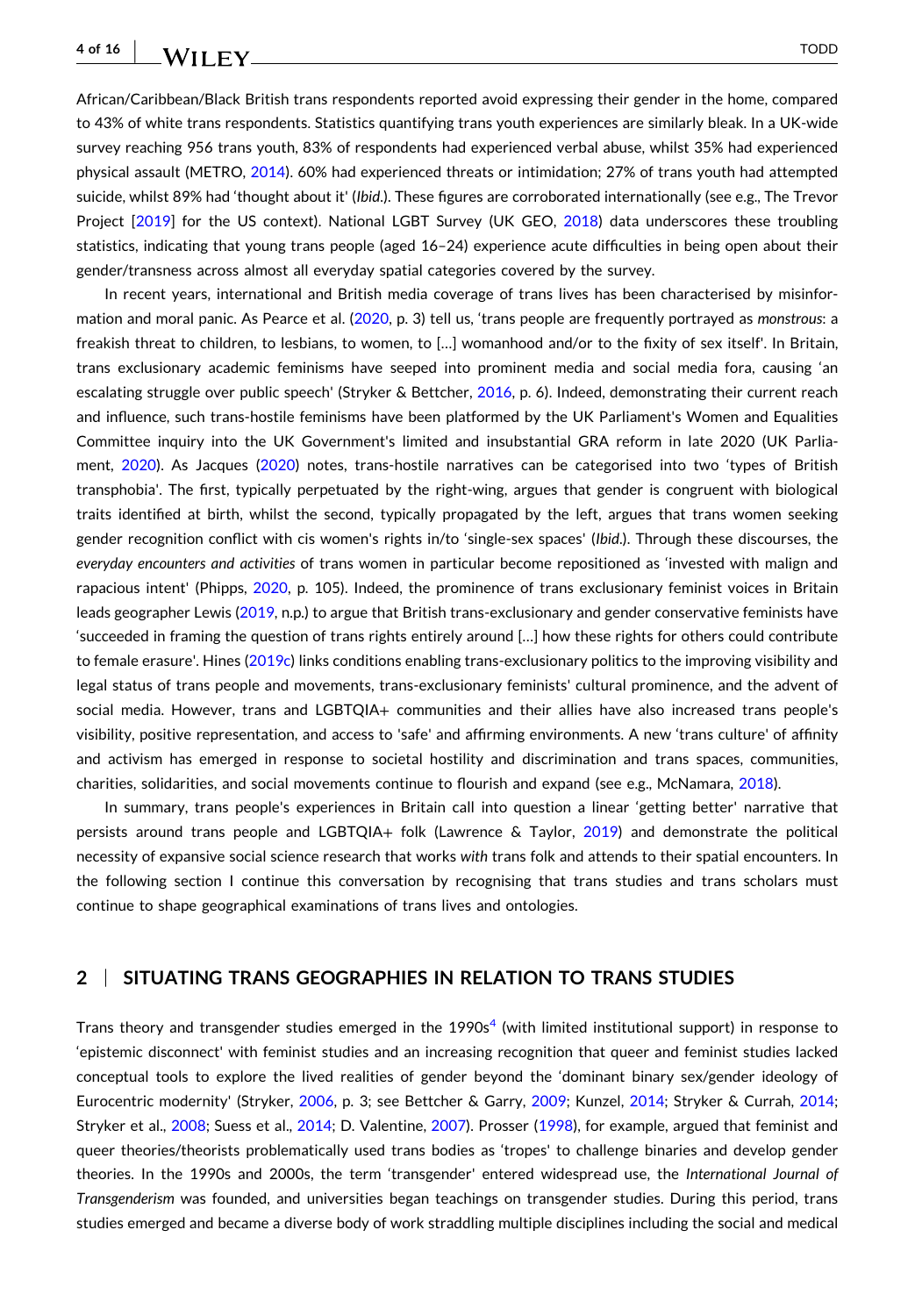#### - **5 of 16**WILEY

sciences, arts and humanities, and beyond (Kunzel, [2014;](#page-14-0) Stryker, [2006](#page-15-0)). As Stryker [\(2006,](#page-15-0) p. 3) describes, early trans studies work, led by trans people themselves, helped to move conversations around trans lives, both academic and otherwise, from pathologised analyses to intersectionally‐informed conversations around trans people's everyday lived experiences, embodiments, and identities (while maintaining that the gendered body remains where biopower is concentrated; Stryker et al., [2008\)](#page-15-0). Geographers are now following this turn to exploring the specificities of particular trans people's embodied experiences. As Stryker and Currah [\(2014\)](#page-15-0) explain, trans studies is now a largely autonomous field concerned with the operation, mechanisms, experience and embodiments of trans people's *everyday lives* without being exclusively grounded in LGBTQIA+ spaces. Largely researched, theorised, and written by trans people, the field develops intersectional understandings that reflect the realities of trans bodies, genders, identities, and *lives* as multiple and continually emerging (Pearce et al., [2020](#page-15-0)). Personal narratives and experiences are shared 'not only to bring the dire social conditions of trans people to light, but also to explore the autonomous means with which [they] have achieved survival despite the state' and its violences (Gleeson & Hoad, [2019](#page-13-0), p. 178).

Others, however, have controversially argued for 'the end of trans studies' due to its supposed failure to 'establish a robust, compelling set of theories, methods and concepts [distinguishable] from gender studies or queer studies', with 'trans' and 'queer' used as interchangeable ontological categories (Chu & Harsin Drager, [2019,](#page-13-0) p. 103). Furthermore, trans studies work has not avoided problematic approaches that marginalise or exclude particular trans people and bodies. For example, despite drawing on postcolonial, feminist, queer, and critical race theories (Stryker & Currah, [2014\)](#page-15-0), trans studies remains saturated by whiteness with the lives of trans people of colour often incorporated as an addendum, whilst much of its research remains concentrated in the North Atlantic (*Ibid*.; Ellison et al., [2017;](#page-13-0) Vidal‐Ortiz, [2014](#page-16-0)). These failings lead Ellison et al. [\(2017,](#page-13-0) p. 163) to question how the field 'always already depend[s] on an abstraction of the racialisation of space as foundational to the production of gender and sexuality'.

Importantly, trans studies scholars have examined the position of cisgender academics researching trans lives. For instance, Chu and Harsin Drager ([2019](#page-13-0), p. 104; also Prosser, [1998\)](#page-15-0) argue that when cis scholars enter the field 'arguments for bodily autonomy, the radical potential of body modification or even worse, arguments from cis folks as to why social transition is as meaningful and transformative as medical transition' arise. Indeed, although it remains ethically and methodologically difficult and contested to align particular identities and embodied subjectivities with particular forms of knowledge production around trans lives, following trans scholars' lead, I agree that it is not the role of cis scholars without trans lived experience to develop theories of trans people's genders and identities, nor to present their autonomies as always‐already 'transformative' merely because they exist. However, I argue that geographers, both trans and cis, can be well-placed to explore trans lives, voices, and stories through geographical analyses and methodologies that do not focus solely on debating trans identities and embodiments and their existence but instead draw on trans people's expertise and directives.

Trans studies' conceptual framings have rarely permeated geographical enquiry, despite trans studies tracking the *spatialities* of trans people's lives and lived experiences. Indeed, trans studies scholars have conceptualised queer and trans spaces in their specificities (Crawford, [2015](#page-13-0)) and have examined how trans subjects and bodies are surveilled, restricted, othered, oppressed, enabled, and augmented across, between, and within particular spaces by multiple actors, mechanisms, and (other) bodies. For example, trans studies academics have highlighted that public/ state space constitutes 'a series of architectures […] designed to keep others vigilant in their surveillance of [trans] bodies' (Crawford, [2015,](#page-13-0) p. 19). Meanwhile, the term 'trans' has been considered inherently spatial, as a verb which *does* something to, and *receives* something from, space (although others have problematised the 'verbing' of trans; see Chu & Drager, [2019\)](#page-13-0), with 'transing' being 'a practice that takes place within, as well as across or between, gendered spaces' (Stryker et al., [2008,](#page-15-0) p. 12). Furthermore, certain work in trans studies has committed to spatially interrogating the 'locality and specificity' of trans lives and spaces (Crawford, [2015,](#page-13-0) p. 20). However, certain trans studies publications have '[set] up a false dichotomy between space and subjectivity wherein space is passive and subjects are active and in control of their world[; one] apparently not shaped by architectural traces of old and new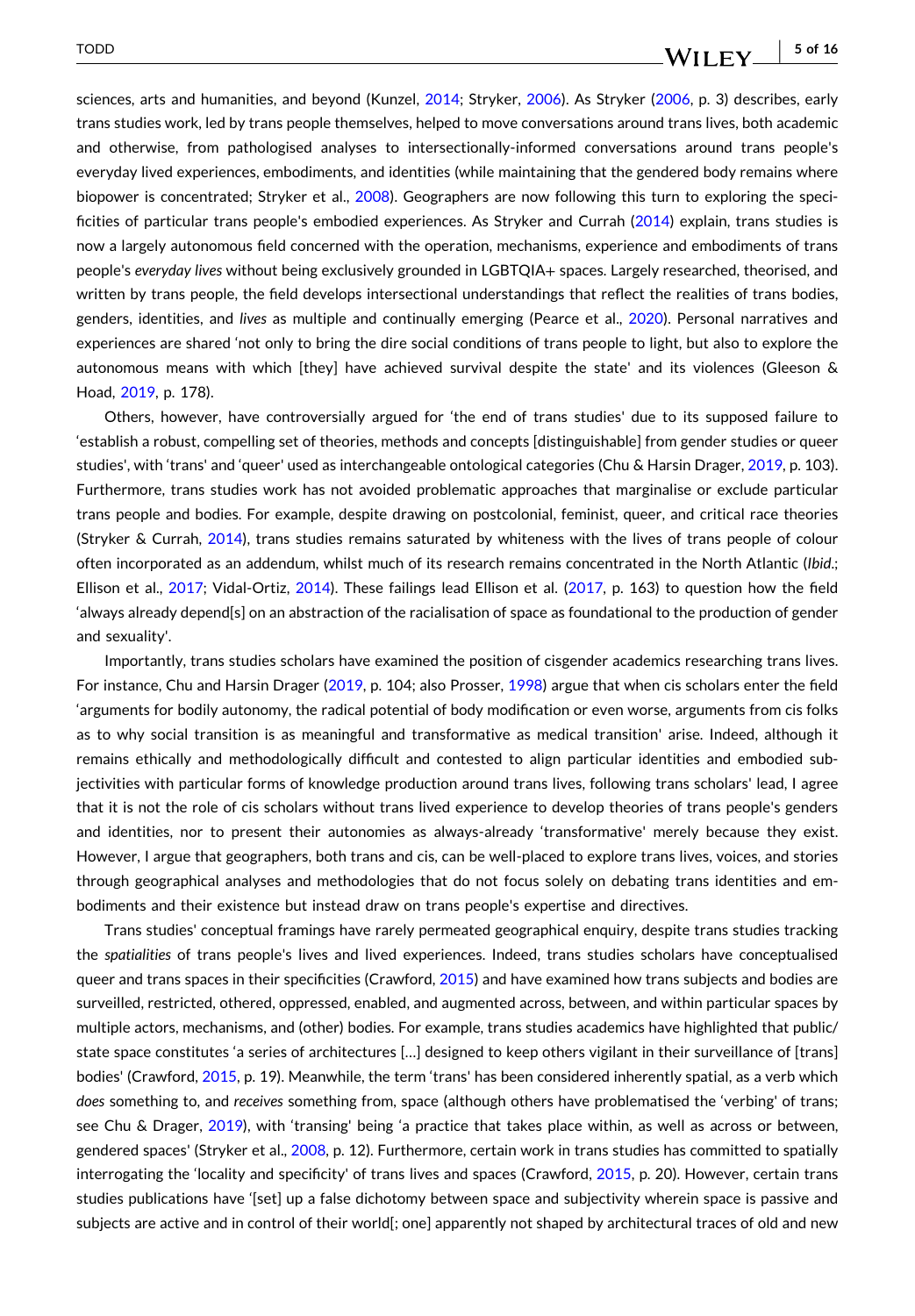WILEY TODD

ideologies' (*Ibid.,* p. 21). I argue that this understanding, highlighting certain trans studies scholars' relative failure to account for the *agency embedded in, or exerted by, space over how trans lives are lived*, illustrates the value of geographical conceptual approaches—particularly those attentive to socio‐materialities—in their potential ability to enliven existing work around trans people's experiences within, across, and between the spaces (and indeed the temporalities) they encounter.

In the following sections, I consider how geographers have examined trans people's spatial experiences. I then explore the 'trans geographies' sub-discipline and its contributions and absences.

#### **3** <sup>|</sup> **TRANS PEOPLE, GENDER DIVERSITY, AND GEOGRAPHICAL RESEARCH**

Although geographers have explored trans subjectivities and bodies as they are (re)formed through their everyday spatial interactions (e.g., Anderson, [2019;](#page-12-0) Browne, [2007](#page-12-0); Browne et al., [2010;](#page-12-0) Johnston, [2016,](#page-14-0) [2018](#page-14-0); Rosenberg & Oswin, [2015\)](#page-15-0), similarly to most academic disciplines (Hines et al., [2018\)](#page-13-0), trans lives and voices have been largely absent from (or marginal within) geographical research. Indeed, geographers have often approached trans lives through an 'assumed lived experience that does not actually engage with trans people themselves' (Browne & Nash, [2010,](#page-12-0) p. 6). Historically, geographical work understood trans lives through frameworks co-opted from studies exploring cisgender LGB+ people's lived experiences, without recognising the specificity and diversity of trans people's experiences, knowledges, and spatial encounters. Here, I demonstrate that these absences have often subjugated trans people's voices and agency and in turn limited understandings of the geographies of trans people's lives and lived experiences.

#### **3.1** <sup>|</sup> **Trans people and the geographies of sexualities**

Until recently, the geographies of sexualities  $(G \circ S)^5$  $(G \circ S)^5$  literature was premised upon cis lesbian women's and gay men's experiences and subject positions in queer spaces perceived as exclusively for cisgender lesbian or gay people (Brown, [2012](#page-12-0); Casey, [2007](#page-12-0); Nash, [2010,](#page-14-0) [2011;](#page-14-0) Rosenberg & Oswin, [2015;](#page-15-0) Weier, [2020](#page-16-0)). This literature, which prioritised examining the spatialities of homophobia (Binnie & Valentine, [1999\)](#page-12-0) and the 'heterosexualisation' of space (Oswin, [2008](#page-15-0)), has been intersectionally uneven (Brown, [2012](#page-12-0)). Indeed, although geographers have understood everyday spaces as underpinned by heterosexuality, binary‐gendered expectations, and normative femininities and masculinities (Browne & Brown, [2016](#page-12-0)), GoS' focus has been located in urban 'gayborhoods' (Ghaziani, [2019](#page-13-0); see e.g., Bain et al., [2015\)](#page-12-0) and implicitly white spaces (Oswin, [2008;](#page-15-0) Rosenberg, [2015\)](#page-15-0). As such, GoS has understood 'the hetero/homo binary as the primary defining spatial moment' (Nash, [2010](#page-14-0), p. 584). These foci have led geographers to explore sexuality (rather than gender diversity) as a' multi-scalar activity for developing meaning, power and politics in the most intimate and public of settings around the world' (Wright, [2010,](#page-16-0) p. 57). In all, the GoS literature has not focussed on trans people's experiences or indeed those of queer folk who experience life beyond binaries or are marginalised according to such intersecting axes of difference as race, class, and disability.

GoS have rarely considered trans people's experiences within everyday spaces dominated by cisgender, cisnormative, or trans‐hostile norms, expectations, and ideals. Only deep searches of queer geographical literature will find mention of trans people, with most studies being premised upon problematic approaches, such as a desire to include trans experiences in future work, or the inclusion of very few research encounters with trans folk. In this literature, trans people have often been problematically grouped under the 'sexualities' umbrella. This failing presumes a universality of queer experiences and has subjugated or erased trans voices within a wider LGBTQIA+ nexus. Meanwhile, certain efforts to expand on trans lives have depicted trans people's genders as 'fluid and ethereal' by referencing performativity (Browne et al., [2010,](#page-12-0) p. 574). Crucially, despite constituting an estimated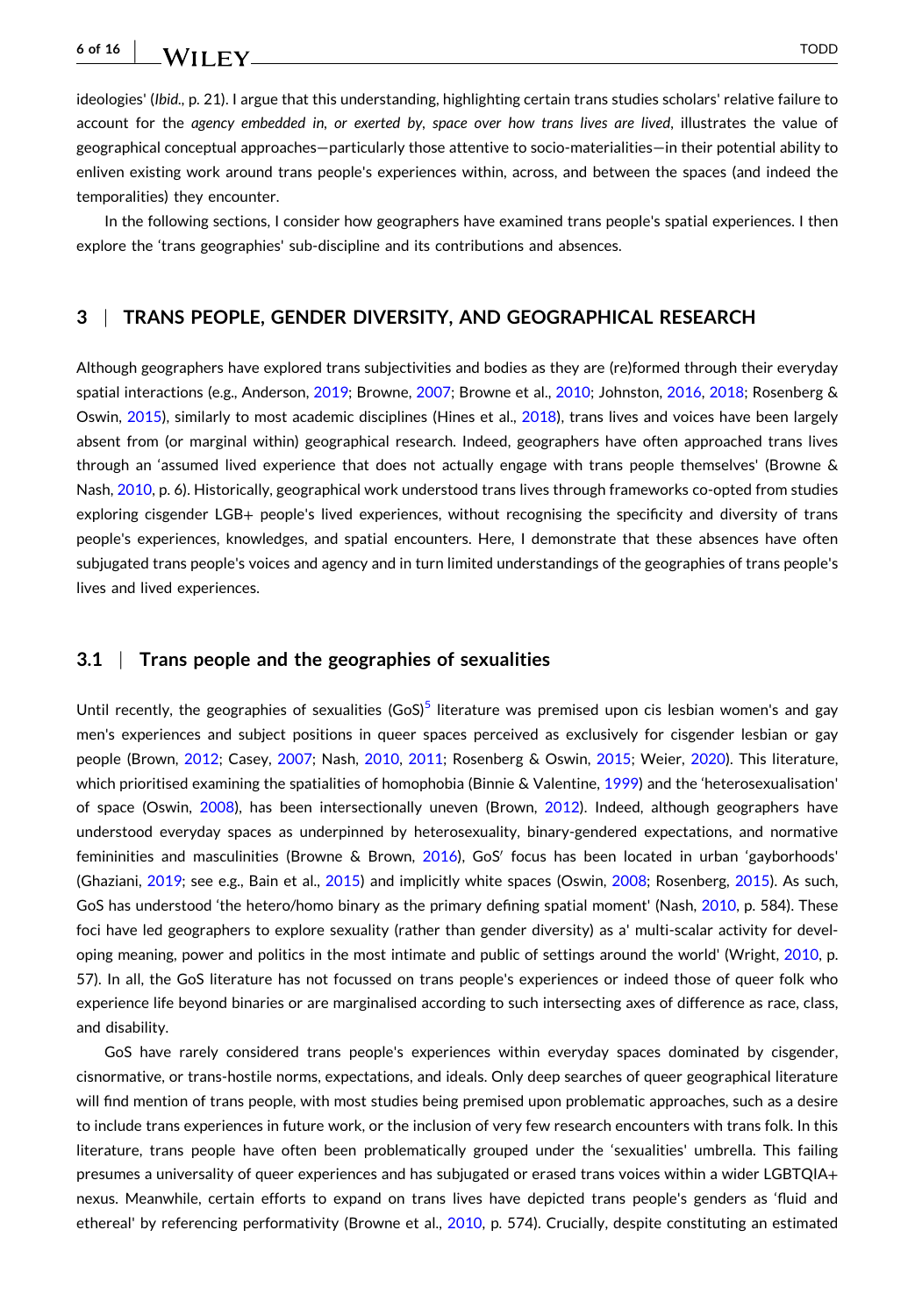majority of the trans population in the United Kingdom (51.7% of 14,320 trans respondents to the UK Government's National LGBT Survey were non-binary; UK GEO, [2018\)](#page-16-0), the lives and experiences of non-binary and genderqueer people, and other trans folk who live beyond gender binaries are almost non‐existent within geography (Anderson, [2019](#page-12-0); see also March, [2020\)](#page-14-0).

#### **3.2** <sup>|</sup> **Early geographically‐informed work attentive to trans experiences**

Despite GoS<sup>'</sup> reluctance to reflect upon trans experiences and engage trans folk, some geographically informed scholars historically attended to trans experiences. For example, trans academic‐activist Namaste [\(1996\)](#page-14-0) coined the term 'genderbashing' to explore violences and assaults made against queer folk self‐presenting outside of gendered norms. Namaste ([1996](#page-14-0), p. 228) recognised that trans people *must* present and 'live as' a binary‐gendered person—that is, *pass* as cisgender—'in order to avoid verbal and physical harassment' across multiple spatial contexts. Namaste's [\(1996\)](#page-14-0) work also pioneered by contemplating of trans experiences of public spaces and explicitly *trans spaces*. Namaste's [\(2000\)](#page-14-0) later work *Invisible Lives* considered trans people's everyday lives across myriad social settings. Throughout, Namaste ([2000](#page-14-0)) draws out the erasure of trans people and their lives through language and marginalisation within public services and healthcare, and even such phenomena as nationalism, which limits associations between trans folk and citizenship (indeed, citizenship remains reliant on the bodily/ embodied politics of gender recognition; Hines, [2010a;](#page-13-0) Hines & Santos, [2018](#page-13-0)). This work remains instructional to current scholarship by arguing against objectivist approaches positioning trans people as 'object[s] of academic discourse' and a uniform, homogenous community and by calling for a diversity of trans people and communities to be *actively engaged* in research (Namaste, [2000](#page-14-0), p. 22).

Two decades on, Johnston's ([2018](#page-14-0)) work illustrates that trans folk still experience such everyday contestations and struggles: many face difficulty encountering exceptional spaces including borders and are subjected to state control of bodily autonomy, healthcare, and health rights. As geographers Rosenberg and Oswin [\(2015\)](#page-15-0) and DasGupta [\(2018,](#page-13-0) [2019\)](#page-13-0) argue, trans refugees receive state-sanctioned violence through carceral power and spaces and hostile, cisgender, and gender binary‐expectant asylum/immigration regimes. Elsewhere, Knopp ([2007](#page-14-0), p. 24) argues *queer* geography is well-placed to 'help with understandings of spatialities of resistance to gender regimes', citing virtual spaces and activism as productive research loci. Indeed a body of work has considered the relative inclusivity of queer/LGBTQIA+ spaces to trans people (Browne, [2009](#page-12-0); Doan, [2007](#page-13-0); Nash, [2010,](#page-14-0) [2011](#page-14-0); Nash & Bain, [2007](#page-14-0); Rosenberg, [2015](#page-15-0)). This work tracks such sites' 'essentialist expectations' (Nash, [2011,](#page-14-0) p. 203), and their often racialised, cisnormative and trans‐hostile tendencies productive of a *lack* of safety for some trans people. The following section reflects on the emergence of 'trans geographies' as a distinct body of work within geography which has explicitly explored the spatialities of trans lives.

#### **4** <sup>|</sup> **BURGEONING TRANS GEOGRAPHIES**

A growing body of work focusses on the spatialities of trans exclusion and marginalisation: trans geographies (Brown, [2012](#page-12-0); Hopkins, [2020](#page-13-0)). Doan's ([2010](#page-13-0), p. 635) autoethnographies, telling us that '[f]or the gender variant, the tyranny of gender intrudes on every aspect of the spaces in which we [trans people] live and constrains the be-haviours that we display', provide an impetus for this work (see also e.g. Brice's [\[2020\]](#page-12-0) autoethnographic work). Describing the inscription and embeddedness of gender norms within all everyday sites as 'gender tyranny' allows Doan ([2010](#page-13-0)) to counter assumptions around everyday environments such as the home, which she demonstrates can be infiltrated, constructed, or even *defined* by gender tyranny. Her narratives also demonstrate how and where gender performance does not, or cannot, emerge authentically because of particular spaces' norms and constraints, but instead must be altered to maintain personal safety or avoid disrupting cisgender peoples' comfort (see also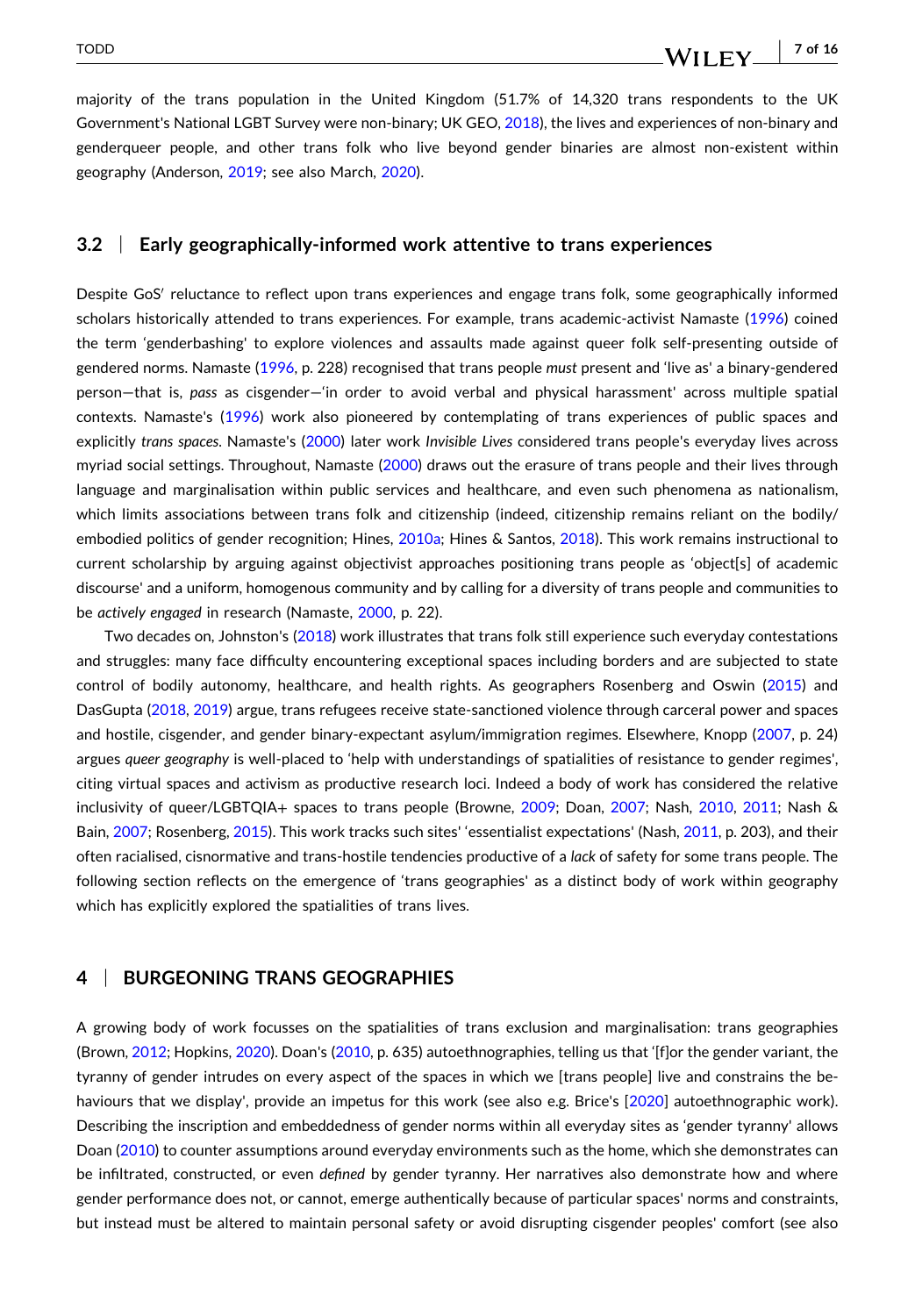resilience that emerges in response to this (trans)gender violence, (re)positioning her belonging, and that of gender diverse people more broadly, in everyday spaces.

Elsewhere, trans geographies work is centred in particular spaces and landscapes (although this work remains concentrated in the North Atlantic; Browne et al., [2010](#page-12-0)), including binary-gendered spaces including bathroom and changing rooms<sup>6</sup> (Anderson, [2019;](#page-12-0) Browne, [2004;](#page-12-0) Bender-Baird, [2016;](#page-12-0) Cavanagh, [2018](#page-12-0); Ridley, forthcoming). This work explores how such sites are felt as exclusionary and violent spaces wherein trans people are 'blamed for the violence enacted upon them when the farce of [the binary] system [they are policed and produced through] is unveiled' (Bender‐Baird, [2016](#page-12-0), p. 987). Cavanagh [\(2018,](#page-12-0) p. 181) explores how trans folk become viewed as potential sources of 'child molestation, rape and paedophilia' and thus experience the worried or fearful gazes and transphobic reactions of cis people in bathroom spaces. Consequently, to avoid micro‐agressions and other transphobic violence many trans folk judge the relative safety of such exclusionary 'risky spaces', use alternatives, or avoid binary‐gendered spaces altogether (Anderson, [2019\)](#page-12-0). Such experiences are embodied by trans people and others who feel their affects and are (re)inscribed within binary‐gendered sites and their architectures and bodies. This emotional embeddedness demonstrates how the sociomaterial composition of certain everyday spaces come to hold affective presences through which particular emotions or expectations, for many trans people, emerge and become stickily attached (Todd, forthcoming). As a result, hostile or cisnormative encounters and atmospheres embedded in or emergent from particular spaces result in certain trans folk developing emotional or affective anticipatory relationships to particular everyday sites (*Ibid*.).

Geographers have also examined trans people's experiences of other urban and public spaces, including spaces read uncritically as inclusive for all LGBTQIA+ folk (Doan, [2007\)](#page-13-0). In this literature, Misgav and Johnston [\(2014\)](#page-14-0) expand upon the relationships between embodiments, bodily fluids, disgust, and performances of gender in queer spaces, whilst others have explored how trans sex workers navigate urban spaces (Fernández Romero, [2020a](#page-13-0); Sullivan, [2018](#page-15-0)). Elsewhere, in a rallying call, Doan's [\(2017\)](#page-13-0) consolidates trans women's experiences in women's spaces and, again, demonstrates a need for geographical publications to *actively* raise and platform trans voices. Mearns et al. [\(2020\)](#page-14-0) centralise these concerns by exploring trans people's university campus experiences, expanding on geographical inequalities which trans people must negotiate within higher education spaces (see also Nicolazzo, [2016a](#page-14-0), [2016b](#page-15-0), [2017\)](#page-15-0). These publications have centralised trans people's stories within literature exploring queer urban lives.

Although 'relatively little [is] said about the specific operation of transphobia and the work it does in terms of people's everyday lives and negotiations of specific places' (Hopkins, [2020,](#page-13-0) p. 588), trans geographies work is situated in more 'everyday' environments (Johnston, [2018\)](#page-14-0) or has explored the practices of trans people's daily lives across multiple spaces and spatiotemporal scales. This expanding literature has considered older trans women's experiences of workplaces and community support (Hines, [2010b](#page-13-0)), trans people's 'coming out' stories in Britain and Portugal relative to their social positions (Marques, [2019](#page-14-0)), and intersectional analyses of trans representations in media (Vine & Cupples, [2016](#page-16-0)). Geographers have also considered transfeminine people's experiences in carceral spaces (Rosenberg & Oswin, [2015\)](#page-15-0), and trans men's subjectivities and experiences relative to masculinities, race and racism in the rural United States (Abelson, [2016\)](#page-12-0). This work, focussed on the *specificity* of certain trans people's experiences, is further enlivened by Gorman‐Murray et al. [\(2018](#page-13-0)) examination of trans people's lived experiences of disasters and their specific vulnerabilities and capacities relative to, for example, 'gender tyranny' (Doan, [2010](#page-13-0)) and access to trans and queer support networks. Their work helpfully advocates for 'understanding trans lives [and] listen[ing to] and learn[ing] from trans voices' over 'discuss[ing] abstract ideas of trans identity' (Gorman‐Murray et al. [2018,](#page-13-0) p. 182). Meanwhile, DasGupta's [\(2018,](#page-13-0) [2019\)](#page-13-0) work situates trans bodies and experiences within transnational political geographies of asylum immigration detention, highlighting how gender binaries are simultaneously violently enforced at (trans)national and bodily scales. By calling for 'understanding[s] [of] how transgender bodies are traumatised and often pushed toward death within the detention cell', DasGupta ([2019](#page-13-0), p. 14) explores how immigration detention reinforces sex and gender binaries, whilst arguing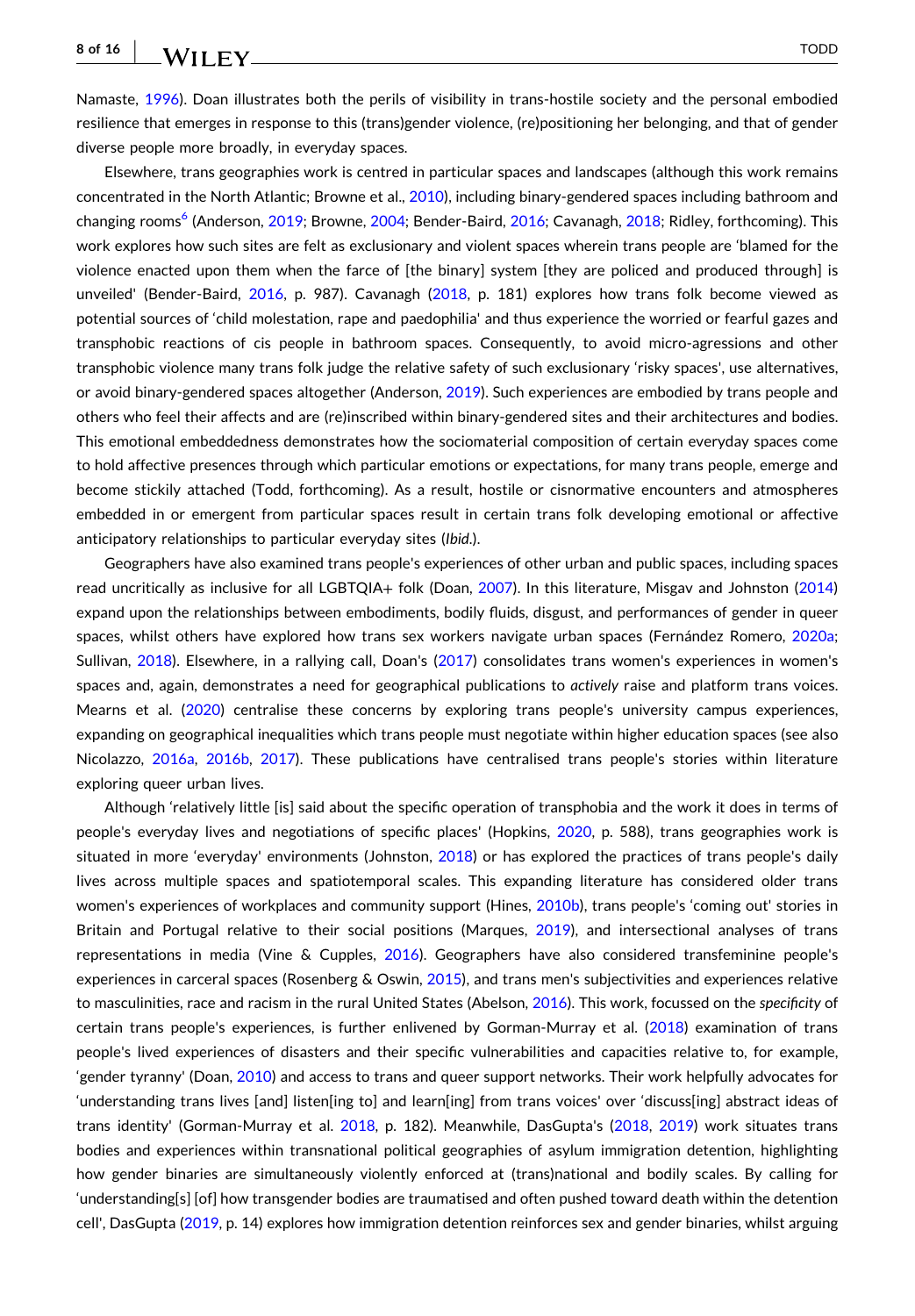#### - **9 of 16**WILEY

that 'trauma endured by the transgender body holds potential for disrupting the national security state'. This understanding, examining *potentialities* emergent through trans people's experiences is developed in work exploring both the consequences of, and potentialities (e.g. for resistance, resilience, and spatial [re]organisation) made possible through/despite, young trans people's everyday exhaustions (Todd, forthcoming).

A small body of work explores trans people's home experiences: this literature has considered trans men and transmasculine people's homemaking practices and embodied experiences in home spaces (Andrucki & Kaplan, [2018;](#page-12-0) Marshall, [2017\)](#page-14-0), and has considered the emotional significance of the home for trans people more broadly (Doan, [2010](#page-13-0); Johnston, [2018;](#page-14-0) Schroeder, [2015\)](#page-15-0). This work expands GoS literature by (re)emphasising that homes can be both 'space(s) of relentless gender policing and the re-inforc[ing] of heteronormative gender binarism' and sites for queering normative home practices (Choi, [2013](#page-13-0), p. 118; Wright, [2010](#page-16-0)). Browne and Lim ([2010](#page-12-0), p. 628) describe even liberal urban environments as Brighton as both 'accepting, easy and relaxing' and at others prejudicial, unsafe, and disempowering for trans people. This is a nuanced spatial framing which the authors construct by moving beyond 'oppositional positionings' of queer and more cisnormative, heterosexualised spaces (*Ibid*.). Geographers should further examine how everyday spaces can therefore both 'materially, socially and symbolically anchor identities, values, relationships and emotional attachments [… and] offer protection, belonging and safety' and produce 'insecurity, vulnerability and alienation' for trans people (Marshall, [2017,](#page-14-0) p. 183).

Lubitow et al. [\(2017,](#page-14-0) pp. 1414 and 1415) develop trans urban geographies by developing 'transmobilities' to illuminate both 'how gender minorities' routine utilisation of public transit may be altered or constrained due to broader cissexist attitudes' and how 'negative experiences related to mobility and movement may in turn shape one's gender performance or gender presentation'. The authors also attend to the experiences of trans folk particularly vulnerable to harassment and transphobia, namely people of colour, disabled trans people, trans women, and non‐ binary people. As Campkin and Marshall [\(2017,](#page-12-0) p. 31) expose, trans people who 'experience overlapping and intersecting forms of oppression and discrimination (including homophobia, transphobia, racism and sexism) [are] most adversely effected by a lack of access to community‐specific spaces'. Trans and non‐binary people are therefore more acutely impacted by venue closures and absences, despite popular attention focussed on the closure of queer spaces for relatively privileged cisgender, white, and gay men (*Ibid*.). These publications highlight the importance of inter-sectional approaches to expanding on the geographies of trans lives. Fernández Romero ([2020a](#page-13-0)) examines such intersections by exploring trans and disability activisms in Buenos Aires. A prominent strand within Fernández Romero's work involves examining the social movements of trans women, *travesti,*[7](#page-12-0) and transfeminine people in the 1980s and 90s, to consider their embodied activisms for inclusion in urban public space (see also Di Pietro [[2016](#page-13-0)] on *travesti* people's experiences). Fernández Romero emphasises the importance of analysing the materialities of certain sites as holding influence over how particular trans people can encounter everyday spaces with relative embodied freedom. Conversely to work focussed on trans activisms, geographers have also explored heteroactivisms, a term which captures co-ordinated ideological movements that aim to privilege and uphold cisgender, heterosexual, and monogamy norms including by opposing so-termed 'gender ideologies' and/or contesting trans visibilities and presences in particular spaces such as schools (Browne et al., [2018](#page-12-0); Nash & Browne, [2019,](#page-14-0) [2021](#page-14-0)). This work has expanded on how LGBTQIA+ rights opponents have organised locally, regionally, (trans)nationally and through strategic use of social media platforms to promote particular heteronormativities and cisnormativities (*Ibid*).

*Young* trans voices often form only a small aspect of queer geographical work (see e.g., Schroeder, [2015\)](#page-15-0). In the limited geographical work exploring trans youth experiences, Jenzen [\(2017\)](#page-14-0) expands upon trans young people's 'digital cultural strategies' that resist cisnormative internet practices and spaces and everyday transphobia. In work that engages deeply with trans youth, Rooke [\(2010a,](#page-15-0) p. 664) reflects on a participatory art project to consider 'what a transgendered [*sic*] space might feel like', grounding several themes related to the experiences, subjectivities, and spatialities of young trans people. Rooke [\(2010a\)](#page-15-0) also develops understandings of the spatial organisation, maintenance and experience of trans 'safe spaces' (see The Roestone Collective, [2014](#page-15-0)), particularly by emphasising bodily freedoms they offer in contrast to most everyday spaces. Rooke ([2010a](#page-15-0)) demonstrates such freedoms by describing how their participants began to move with greater ease, and gradually take up more space when in the presence of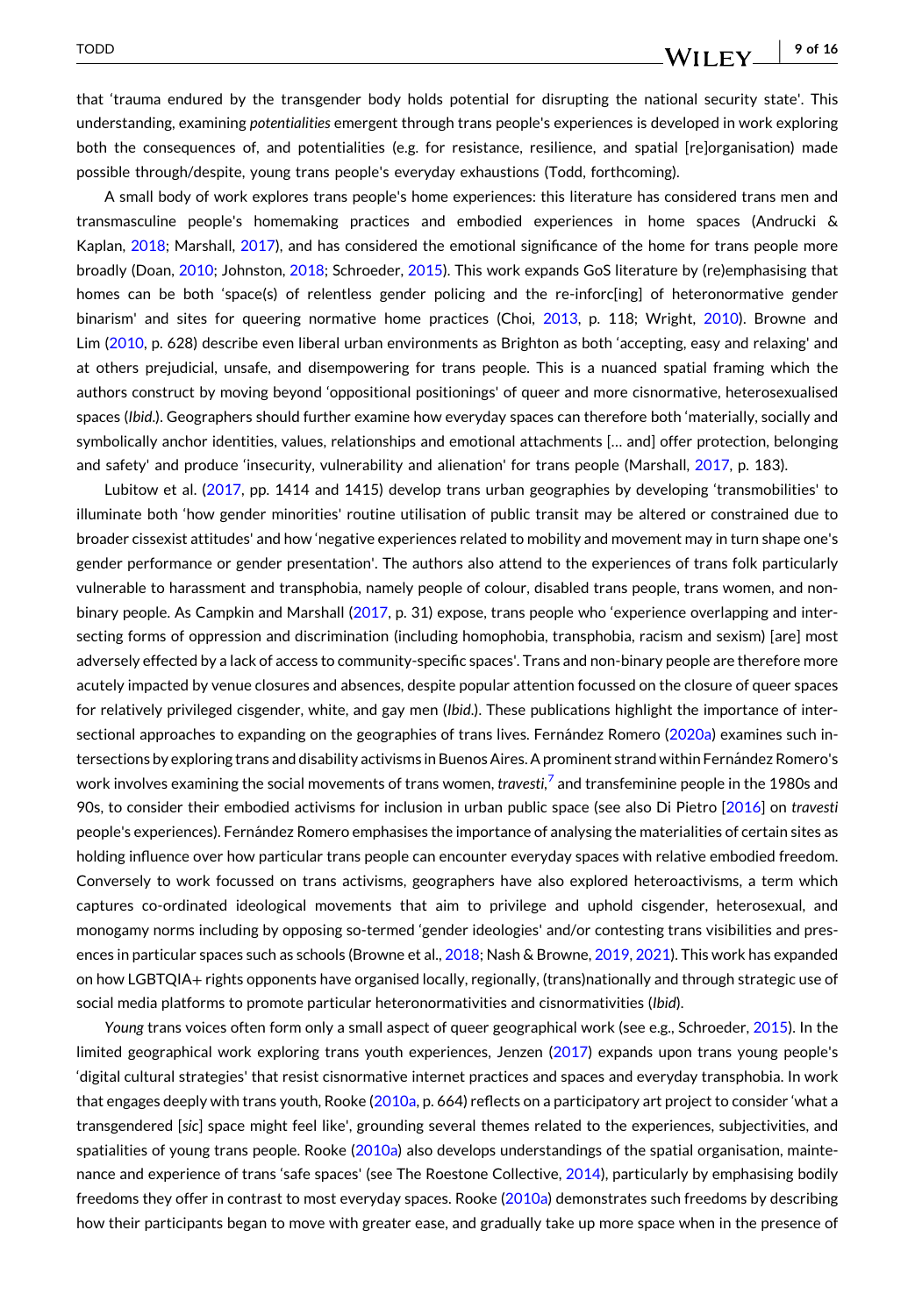$WII$  FY  $\qquad \qquad$   $\qquad \qquad$   $\qquad \qquad$   $\qquad \qquad$   $\qquad \qquad$   $\qquad \qquad$   $\qquad \qquad$   $\qquad$   $\qquad \qquad$   $\qquad$   $\qquad$   $\qquad$   $\qquad$   $\qquad$   $\qquad$   $\qquad$   $\qquad$   $\qquad$   $\qquad$   $\qquad$   $\qquad$   $\qquad$   $\qquad$   $\qquad$   $\qquad$   $\qquad$   $\qquad$   $\qquad$   $\qquad$   $\qquad$   $\qquad$   $\q$ 

other trans people, and whilst immersed in carefully and purposefully constructed, trans‐affirming affects (also Todd, forthcoming). Rooke ([2010b](#page-15-0)) builds on this work by reflecting on how their young trans participants come to understand their transness through virtual trans spaces such as forums, message boards, and chat spaces (see also Todd, forthcoming on the catalytic nature of trans 'safe spaces'). The artistic methodological practices and spaces offered by Rooke [\(2010b,](#page-15-0) p. 76) also countered the 'apparent certainties of science' that govern trans youth lives, and thus represented resistive spaces that existin opposition to everyday cisnormativity and medicalised oppressions. Despite these advancements, it seems that, unlike in geographies of trans adult lives, much must still be done to draw attention to trans young people's stories, experiences, and voices. For example, geographers have not yet considered trans youth experiences in terms of 'trans years', which describe that because of the varying ages at which trans people 'come out' or (are able to) live authentically, 'chronologically younger trans individuals may be considerably *older* in trans years than chronologically older trans people' (Pearce, [2018a](#page-15-0), [2018b\)](#page-15-0).

Other key publications in trans geographies include those which adopt theoretical approaches weaving together bodies, materials, and sociopolitical forces at multiple spatial and temporal scales. For instance, Andrucki and Kaplan [\(2018,](#page-12-0) p. 794) focus on materialities present in trans men and trans masculine people's homes (specifically photographs and décor) to demonstrate how particular objects contribute to their participants' making‐ sense of, and making-meaning out of, their 'emergent simultaneous multiplicities and [the] queer temporalities of trans identities'. The authors (*Ibid*.) further reflect upon the queerness of the 'constitutive role' which more‐than‐ human objects play in the continual unfolding of trans people's subjectivities, bodies, and identities relative to space and spatial encounters (Todd, forthcoming). My own work (*Ibid*.) develops a similar conceptual thread attentive to how young trans people both encounter and experience particular (socio-)materialities as producing them as 'out of place', an exhausting experience which trans youth alleviate partially by drawing upon particular materialities to develop forms of embodied resilience, resistance, and restoration.

Johnston's [\(2018,](#page-14-0) ch. x) volume *Transforming Gender* also elucidates relations between trans bodies and particular spaces, as she explores trans folk's 'identities, subjectivities, bodily senses, moods, sensations and feeling of being in and/or out of place' in Aotearoa New Zealand. Significantly, Johnston ([2018](#page-14-0)) offers space to both trans people's experience of alienation *and* belonging in their everyday lives, highlighting the importance of reflecting the full complexity of trans live as often joyful and empowering, in addition to, at various times, exhausting and anxietyridden. Moreover, Johnston's work continues to bring Indigenous trans people's voices into the discipline. Others have importantly made similar interventions (see e.g., Sullivan [\[2018\]](#page-15-0) on the experiences of an Aboriginal sex worker). However, Johnston's work is emblematic of certain trans geographies in its focus on trans experiences of spaces of exception (including borders and airports), use of outdated terminologies, and limited reflection on (cisgender) researcher positionalities (Todd, [2020](#page-15-0)). Johnston constructs trans people and bodies as 'resistive' or 'activist' through their existence in cisnormative spaces. I argue that such framings risk positioning trans folk as always‐already transgressive or disruptive, and as responsible for contesting oppressions and educating cisgender people about gender diversities and expansiveness. Johnston [\(2018,](#page-14-0) p. 98) also questions whether 'gender variant activism' has 'become respectable and perhaps devoid of radical disruptive change'. I argue that geographers should notice that trans movements and spaces, whether physical or virtual, collective or individual, permanent or fleeting, are *always radical* and powerful in their offering of life‐saving and life‐enriching spaces that can enable resilience within, resistance to, and recovery from, cisnormativity and transphobic societal contexts (Todd, forthcoming).

### **5** <sup>|</sup> **CONCLUSIONS: ADVANCING TRANS GEOGRAPHIES**

In this article, I have demonstrated that geographical conceptual thinking and methodological praxis hold radical, under‐used potential to illuminate the lives, spatial encounters, and embodied experiences of trans people. Indeed, geographers' theoretical and methodological toolkits can allow us to explore spaces and times that trans people live through and the movements and experiences of trans subjectivities and bodies in such sites and temporalities. Such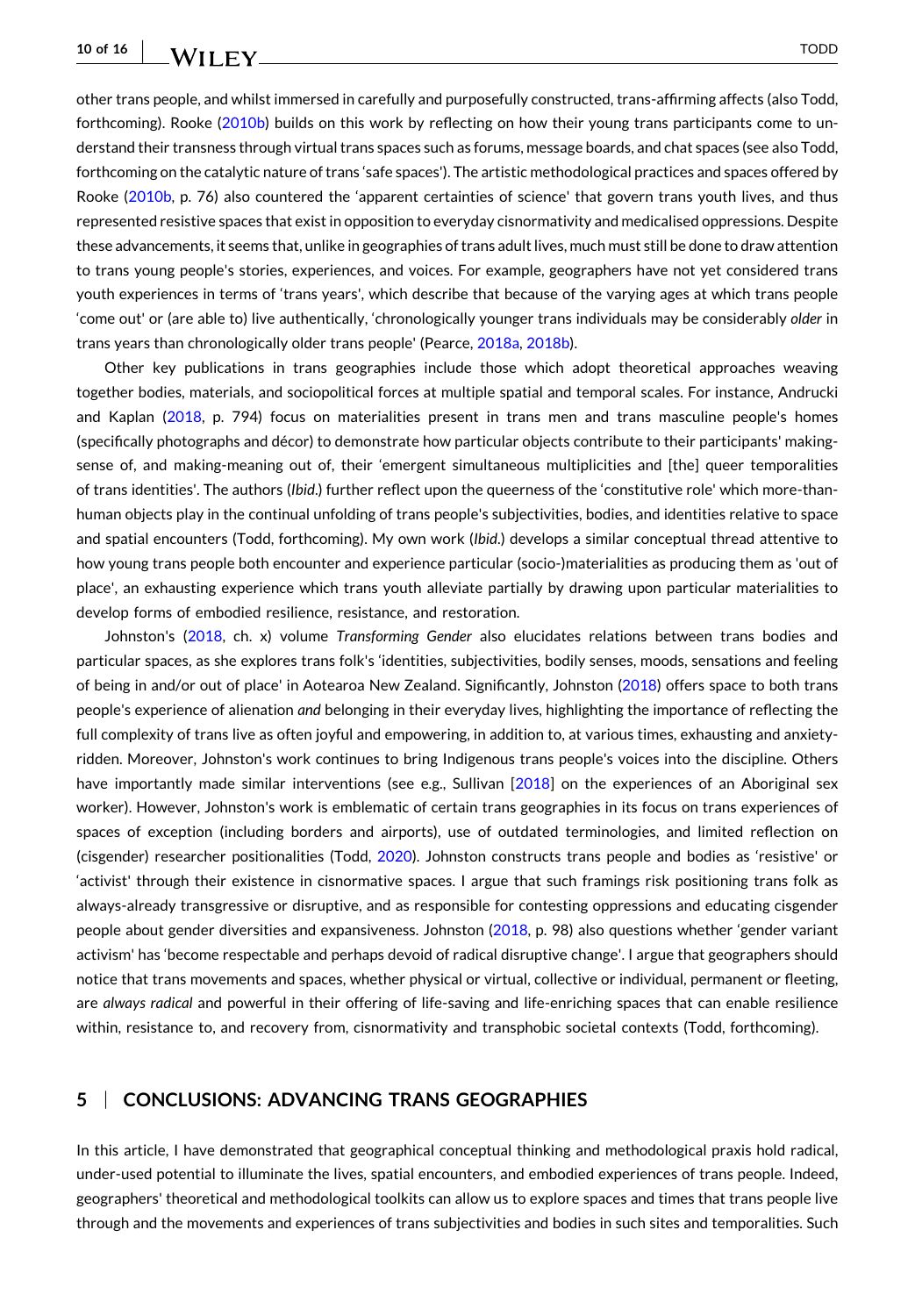#### WILEY **W**

<span id="page-11-0"></span>work holds the potential to produce important and necessary interventions that contest dominant, hostile discourses around trans lives. For example, as March [\(2020,](#page-14-0) p. 10) notes, trans geographies could identify such embodied experiences as dysphoria as intricate phenomena 'triggered' by socio-spatial gendered regimes and registers of cisnormativity, exclusion, and trans hostility. Crucially, geographical approaches can augment trans studies by meeting Chu and Drager's ([2019](#page-13-0), p. 113) call for work 'more tuned in to the ways in which [trans people's] ordinary life fails to measure up to the political analyses [theorists] thrust upon it'. To this end, I call for further geographical research to turn to the minutiae of trans people's everyday lives in their full diversity and complexity, and continue to move beyond representations of trans lived experience as marginal and solely traumatic.

To continue moving trans people's lived experiences and voices from the discipline's margins, geographical researchers must grapple with their existing, intersectionally-uneven approaches to trans lives. Geographical research must move beyond its lack of representativeness of, and low engagement with, the full diversity of trans communities, its problematic language uses, and often superficial engagement with trans spaces and social movements. Work remains to highlight and uphold the voices and narratives of non‐binary people, BIPOC trans folk, and other trans people who experience multiple marginalities in geographical analyses, whilst geographers must become more attentive how categories of difference, age, terminology, and space operate in relation to trans lives. We should also look to challenge the field of trans geographies as dominated by cisgender researchers and should more deeply integrate trans researchers' work and expertise into geographical study. In order to respond to and inform the work of those contesting hostilities toward trans people that are increasingly embedded within our societies, geographers must continue this work with urgency.

#### **ACKNOWLEDGEMENTS**

I would like to deeply thank my young trans PhD research participants and everyone who supports my research at the life‐saving and life‐enriching organisation Gendered Intelligence. Many thanks also to my supervisors Dr Rachel Colls and Dr Elizabeth Johnson for their support. This work was supported by the Economic and Social Research Council under Grant ES/J500082/1.

#### **CONFLICT OF INTEREST**

The author declares no conflict of interest.

#### **ORCID**

*James D. Todd* <https://orcid.org/0000-0002-7496-8634>

#### **ENDNOTES**

- <sup>1</sup> 'Trans' and 'transgender' encompass a 'wide repertoire of identities, experiences and modes of gender presentation' (Pearce, [2018b](#page-15-0), p. 4). I use 'trans' to refer to trans(gender) men and women, non‐binary people and others whose gender is beyond binary genders and as a term that constitutes 'an overarching but open-ended means to describe bodies, identities and experiences […] encompassing (potentially) all individuals whose gender identity and/or physical body differs in any way from that they were assigned at birth' (Pearce et al., [2020,](#page-15-0) p. 2). I also avoid separating trans and nonbinary when referring to trans as a collective term, or using such terms as 'trans and non-binary' or 'binary and nonbinary trans' as these potentially risk positioning non‐binary folk as 'fundamentally separate' to trans people (Vincent, [2019;](#page-16-0) [2020\)](#page-16-0).
- $2$  Throughout this article, I employ the language of intersectionality, a term which refers to how social oppressions interact and co-constitute one another. Intersectionality originates in Black feminist thought and is widely credited as having been introduced to academia by Crenshaw ([1991](#page-13-0)). For a discussion on how geographers have engaged with intersectionality, see Hopkins ([2019\)](#page-13-0).
- $3$  Following trans scholarship, I argue that avoiding trans suicidality cannot be the sole focus of efforts to contest societal transphobia; celebrating and affirming the diversity of trans lives must also be prioritised.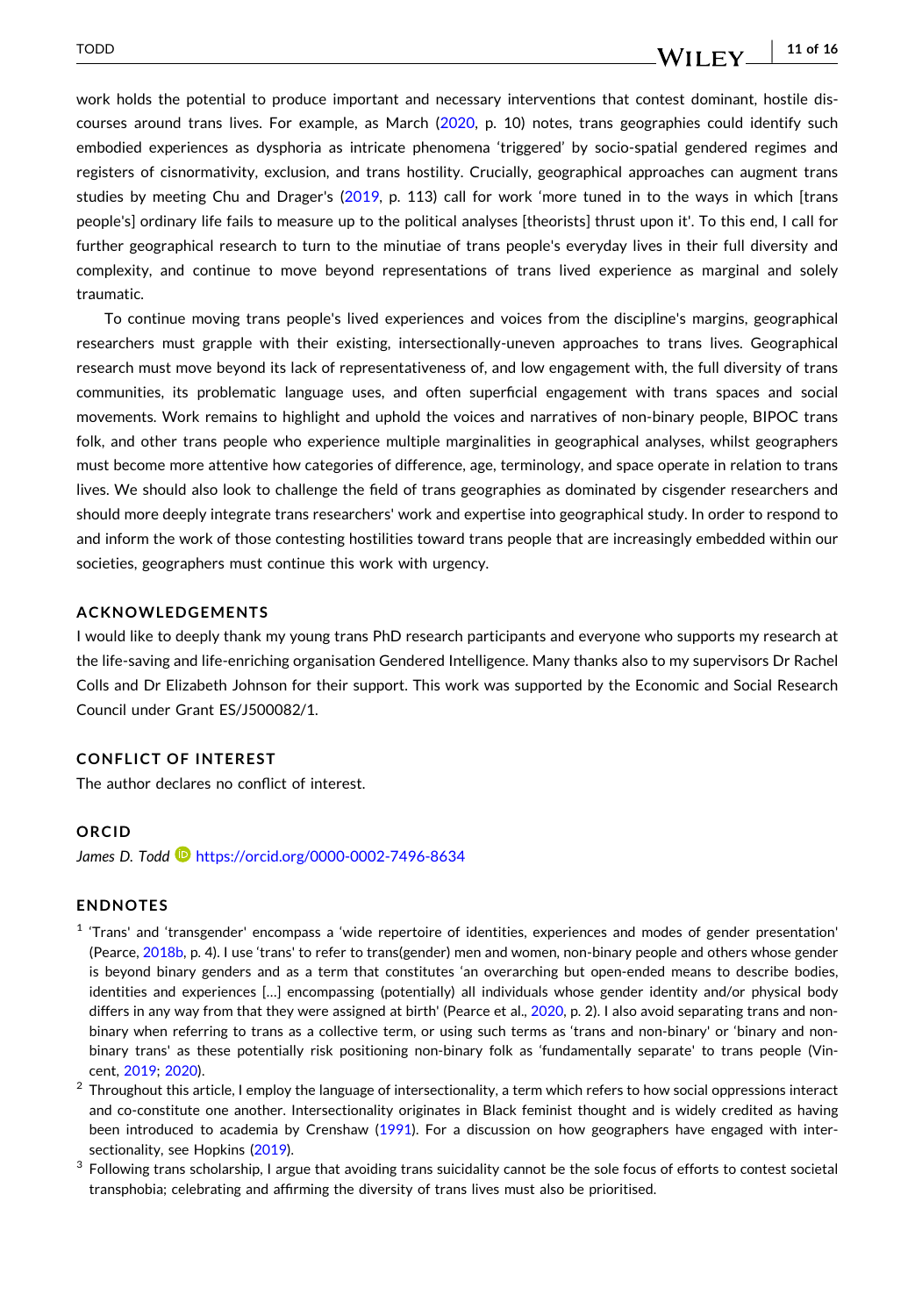<span id="page-12-0"></span>**12 of 16** WII FY TODD

- D. Valentine ([2007](#page-16-0)) and Stryker and Currah [\(2014\)](#page-15-0) trace the development of trans studies to the publication of Stone's ([1992](#page-15-0)) 'Posttranssexual Manifesto'.
- <sup>5</sup> There is an often messy distinction between geographies of sexualities (GoS) and *queer geographies*. As Knopp [\(2007,](#page-14-0) p. 22) expresses, although queer geographies emerged out of GoS the 'project' of queer geography has been more explicitly 'deconstructive and critical, and suspicious of certainties, universal truths and ontological imaginations about the way the world works that are mechanistic or instrumental'.
- $6$  Bathrooms and bathroom politics are a topic that many trans people and scholars might consider to be exhausting or to have been exhausted (White, [2018](#page-16-0)). Nevertheless, geographical explorations of the spatialities of bathrooms as experienced by trans people are relatively recent and under‐examined when compared to bathroom spaces in the lives of cisgender gay men, for example.
- <sup>7</sup> In the South American context, *travesti* constitutes a gender expression, role or identity that transfeminine people (who typically, but not exclusively, do not identify as trans women) embody (Di Pietro, [2016;](#page-13-0) Fernández Romero, [2020a,](#page-13-0) [2020b\)](#page-13-0).

#### **REFERENCES**

- Abelson, M. J. (2016). 'You aren't from around here': Race, masculinity, and rural transgender men. *Gender, Place & Culture*, *23*, 1535–1546. <https://doi.org/10.1080/0966369x.2016.1219324>
- Anderson, G. (2019). *Non‐conforming gender geographies: A longitudinal account of gender queerness in Scotland*. Published PhD thesis, School of Geographical and Earth Sciences, University of Glasgow.
- Andrucki, M. J., & Kaplan, D. J. (2018). Trans objects: Materializing queer time in US transmasculine homes. *Gender, Place & Culture*, *25*, 781–798. <https://doi.org/10.1080/0966369x.2018.1457014>
- Bain, A. L., Payne, W., & Isen, J. (2015). Rendering a neighbourhood queer. *Social & Cultural Geography*, *16*, 424–443. [https://](https://doi.org/10.1080/14649365.2014.991750) [doi.org/10.1080/14649365.2014.991750](https://doi.org/10.1080/14649365.2014.991750)
- BBC, (2020). Transgender patients self‐medicating over NHS waits. British Broadcasting Corporation (18 February 2020). Available: [https://www.bbc.co.uk/news/health](https://www.bbc.co.uk/news/health-51530274)‐51530274
- Bender‐Baird, K. (2016). Peeing under surveillance: Bathrooms, gender policing, and hate violence. *Gender, Place & Culture*, *23*, 983–988. <https://doi.org/10.1080/0966369x.2015.1073699>
- Bettcher, T., & Garry, A. (2009). Introduction: Transgender studies and feminism: Theory, politics, and gendered realities. *Hypatia*, *24*, 1–10. [https://doi.org/10.1111/j.1527](https://doi.org/10.1111/j.1527-2001.2009.01042.x)‐2001.2009.01042.x
- Binnie, J., & Valentine, G. (1999). Geographies of sexuality—A review of progress. *Progress in Human Geography*, *23*, 175–187. <https://doi.org/10.1191/030913299675356525>
- Brice, S. (2020). Geographies of vulnerability: Mapping transindividual geometries of identity and resistance. *Transactions of the Institute of British Geographers*, *45*, 664–677. <https://doi.org/10.1111/tran.12358>
- Brown, M. (2012). Gender and sexuality I: Intersectional anxieties. *Progress in Human Geography*, *36*, 541–550. [https://doi.](https://doi.org/10.1177/0309132511420973) [org/10.1177/0309132511420973](https://doi.org/10.1177/0309132511420973)
- Browne, K. (2004). Genderism and the bathroom problem: (Re)materialising sexed sites, (re)creating sexed bodies. *Gender, Place & Culture*, *11*(3), 331–346. <https://doi.org/10.1080/0966369042000258668>
- Browne, K. (2007). Drag queens and drab dykes: Deploying and deploring femininities. In K. Browne, J. Lim, & G. Brown (Eds.), *Geographies of sexualities: Theory, practices and politics* (pp. 113–124). Ashgate.
- Browne, K. (2009). Womyn's separatist spaces: Rethinking spaces of difference and exclusion. *Transactions of the Institute of British Geographers*, *34*, 541–556. [https://doi.org/10.1111/j.1475](https://doi.org/10.1111/j.1475-5661.2009.00361.x)‐5661.2009.00361.x
- Browne, K., & Brown, G. (2016). *The Routledge companion to geographies of sex and sexualities*. London: Routledge.
- Browne, K., & Lim, J. (2010). Trans lives in the "gay capital of the UK". *Gender, Place & Culture*, *17*, 615–633. [https://doi.org/](https://doi.org/10.1080/0966369x.2010.503118) [10.1080/0966369x.2010.503118](https://doi.org/10.1080/0966369x.2010.503118)
- Browne, K., & Nash, C. J. (2010). Queer methods and methodologies: An introduction. In K. Browne & C. J. Nash (Eds.), *Queer methods and methodologies: Intersecting queer theories and social science research* (pp. 1–23). Ashgate.
- Browne, K., Nash, C. J., & Gorman‐Murray, A. (2018). Geographies of heteroactivism: Resisting sexual rights in the reconstitution of Irish nationhood. *Transactions of the Institute of British Geographers*, *43*, 526–539. [https://doi.org/](https://doi.org/10.1111/tran.12255) [10.1111/tran.12255](https://doi.org/10.1111/tran.12255)
- Browne, K., Nash, C. J., & Hines, S. (2010). Introduction: Towards trans geographies. *Gender, Place & Culture*, *17*, 573–577. <https://doi.org/10.1080/0966369x.2010.503104>
- Campkin, B., & Marshall, L. (2017). *LGBTQ*+ *cultural infrastructure in London: Night venues, 2006‐present*. UCL Urban Laboratory.
- Casey, M. E. (2007). The queer unwanted and their undesirable "otherness". In K. Browne, J. Lim, & G. Brown (Eds.), *Geographies of sexualities: Theory, practices and politics* (pp. 125–136). Ashgate.
- Cavanagh, S. L. (2018). Toilet training: The gender and sexual body politics of the bathroom. In A. Gorman‐Murray & R. Cox (Eds.), *Queering the interior* (pp. 172–184). Bloomsbury.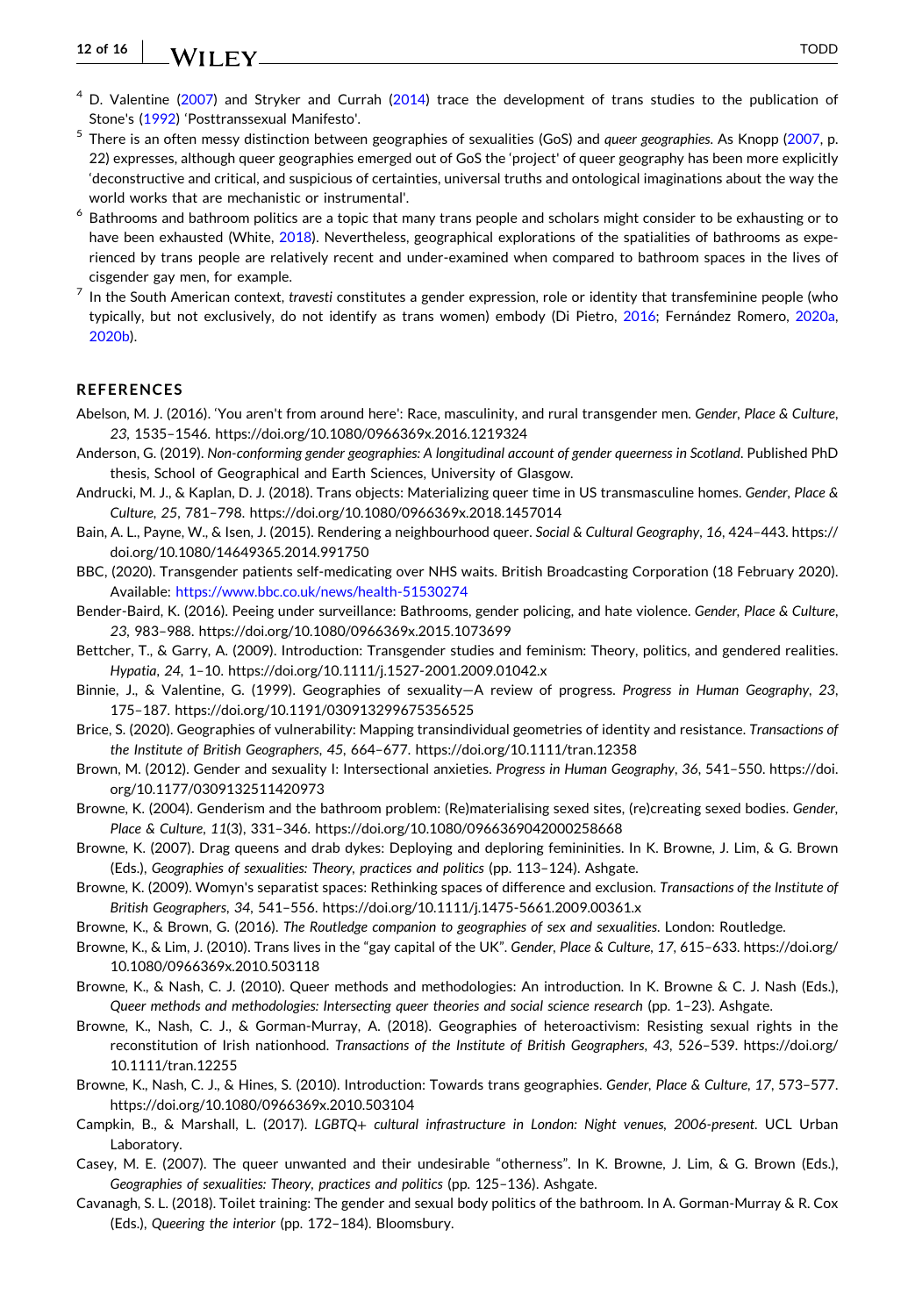- **13 of 16**WILEY\_

- <span id="page-13-0"></span>Choi, Y. (2013). The meaning of home for transgendered people. In Y. Taylor & M. Addison (Eds.), *Queer presences and absences* (pp. 118–140). Palgrave Macmillan.
- Chu, A. L., & Drager, E. H. (2019). After trans studies. *Transgender Studies Quarterly*, *6*, 103–116. [https://doi.org/10.1215/](https://doi.org/10.1215/23289252-7253524) [23289252](https://doi.org/10.1215/23289252-7253524)‐7253524
- Cowan, S. (2009). Looking back (to)wards the body: Medicalization and the GRA. *Social & Legal Studies*, *18*, 247–252. [https://](https://doi.org/10.1177/0964663909103627) [doi.org/10.1177/0964663909103627](https://doi.org/10.1177/0964663909103627)
- Crawford, L. (2015). *Transgender architectonics: The shape of change in modernist space*. Ashgate.
- Crenshaw, K. (1991). Mapping the margins: Intersectionality, identity politics, and violence against women of color. *Stanford Law Review*, *43*, 1241–1299.
- DasGupta, D. (2018). Rescripting trauma: Trans/gender detention politics and desire in the United States. *Women's Studies in Communication*, *41*, 324–328. <https://doi.org/10.1080/07491409.2018.1544011>
- DasGupta, D. (2019). The politics of transgender asylum and detention. *Human Geography*, *12*, 1–16. [https://doi.org/](https://doi.org/10.1177/194277861901200304) [10.1177/194277861901200304](https://doi.org/10.1177/194277861901200304)
- Di Pietro, P. J. J. (2016). Decolonizing travesti space in Buenos Aires: Race, sexuality, and sideways relationality. *Gender, Place & Culture*, *23*, 677–693. <https://doi.org/10.1080/0966369x.2015.1058756>
- Doan, P. L. (2007). Queers in the American City: Transgendered perceptions of urban space. *Gender, Place & Culture*, *14*, 57–74. <https://doi.org/10.1080/09663690601122309>
- Doan, P. L. (2010). The tyranny of gendered spaces—Reflections from beyond the gender dichotomy. *Gender, Place & Culture*, *17*, 635–654. <https://doi.org/10.1080/0966369x.2010.503121>
- Doan, P. L. (2017). Coming out of darkness and into activism. *Gender, Place & Culture*, *24*, 741–746. [https://doi.org/10.1080/](https://doi.org/10.1080/0966369x.2017.1328664) [0966369x.2017.1328664](https://doi.org/10.1080/0966369x.2017.1328664)
- Ellison, T., Green, K. M., Richardson, M., & Snorton, C. R. (2017). We got issues. *Transgender Studies Quarterly*, *4*, 162–169. [https://doi.org/10.1215/23289252](https://doi.org/10.1215/23289252-3814949)‐3814949
- EUAFR. (2014). *European Union lesbian, gay, bisexual and transgender survey: Main results*. European Agency for Fundamental Rights. [https://fra.europa.eu/sites/default/files/fra](https://fra.europa.eu/sites/default/files/fra-eu-lgbt-survey-main-results_tk3113640enc_1.pdf)‐eu‐lgbt‐survey‐main‐results\_tk3113640enc\_1.pdf
- European Commission. (2019). *Eurobarometer on discrimination 2019: The social acceptance of LGBTI people in the EU. 23 September 2019*: European Commission. [https://ec.europa.eu/info/sites/info/files/ebs\\_493\\_data\\_fact\\_lgbti\\_eu\\_en](https://ec.europa.eu/info/sites/info/files/ebs_493_data_fact_lgbti_eu_en-1.pdf)‐1. [pdf](https://ec.europa.eu/info/sites/info/files/ebs_493_data_fact_lgbti_eu_en-1.pdf)
- Fernández Romero, F. (2020a). *Unexpected passers‐by Transgender and disability activism in Buenos Aires around access to public space*. Research presentation given at Department of Geography, Durham University, 20 January 2020, [https://web.archive.org/web/20200121150616/https://www.dur.ac.uk/geography/news/futureevents/?id](https://web.archive.org/web/20200121150616/https://www.dur.ac.uk/geography/news/futureevents/?id=45810%26eventno=45810)=45810& [eventno](https://web.archive.org/web/20200121150616/https://www.dur.ac.uk/geography/news/futureevents/?id=45810%26eventno=45810)=45810
- Fernández Romero, F. (2020b). "We can conceive another history": Trans activism around abortion rights in Argentina. *International Journal of Transgender Health*. <https://doi.org/10.1080/26895269.2020.1838391>
- Ghaziani, A. (2019). Cultural archipelagos: New directions in the study of sexuality and space. *City & Community*, *18*, 4–22. <https://doi.org/10.1111/cico.12381>
- Gleeson, J. J., & Hoad, J. N. (2019). Gender identity communism: A gay utopian examination of trans healthcare in Britain. *Salvage*, *7*, 177–195.
- Gorman‐Murray, A., McKinnon, S., Dominey‐Howes, D., Nash, C. J., & Bolton, R., (2018). Listening and learning: Giving voice to trans experiences of disasters. *Gender, Place and Culture*, *25*, 166–187. [https://doi.org/10.1080/](https://doi.org/10.1080/0966369X.2017.1334632) [0966369X.2017.1334632](https://doi.org/10.1080/0966369X.2017.1334632)
- Hines, S. (2010a). 'Recognising diversity? The Gender Recognition Act and transgender citizenship. In S. Hines & T. Sanger (Eds.), *Transgender identities: Towards a social analysis of gender diversity* (pp. 87–105). Routledge.
- Hines, S. (2010b). Queerly situated? Exploring negotiations of trans queer subjectivities at work and within community spaces in the UK. *Gender, Place & Culture*, *17*, 597–613. <https://doi.org/10.1080/0966369x.2010.503116>
- Hines, S. (2019c). The feminist Frontier: On trans and feminism. *Journal of Gender Studies*, *28*, 145–157. [https://doi.org/](https://doi.org/10.1080/09589236.2017.1411791) [10.1080/09589236.2017.1411791](https://doi.org/10.1080/09589236.2017.1411791)
- Hines, S., Davy, Z., Monro, S., Motmans, J., Santos, A. C., & Van Der Ros, J (2018). Trans\* policy, practice and lived experience within a European context. *Critical Social Policy*, *38*(1), 5–12. <https://doi.org/10.1177/0261018317732879>
- Hines, S., & Santos, A. C. (2018). Trans\* policy, politics and research: The UK and Portugal. *Critical Social Policy*, *38*, 35–56. <https://doi.org/10.1177/0261018317732880>
- Home Office. (2019). 'Hate crime, England and Wales 2018/19'. UK Home Office. [https://assets.publishing.service.gov.uk/](https://assets.publishing.service.gov.uk/government/uploads/system/uploads/attachment_data/file/839172/hate-crime-1819-hosb2419.pdf) [government/uploads/system/uploads/attachment\\_data/file/839172/hate](https://assets.publishing.service.gov.uk/government/uploads/system/uploads/attachment_data/file/839172/hate-crime-1819-hosb2419.pdf)‐crime‐1819‐hosb2419.pdf
- Hopkins, P. (2019). Social geography I: Intersectionality. *Progress in Human Geography*, *43*, 937–946. [https://doi.org/](https://doi.org/10.1177/0309132517743677) [10.1177/0309132517743677](https://doi.org/10.1177/0309132517743677)
- Hopkins, P. (2020). Social geography II: Islamophobia, transphobia, and sizism. *Progress in Human Geography*, *44*, 583–594. <https://doi.org/10.1177/0309132519833472>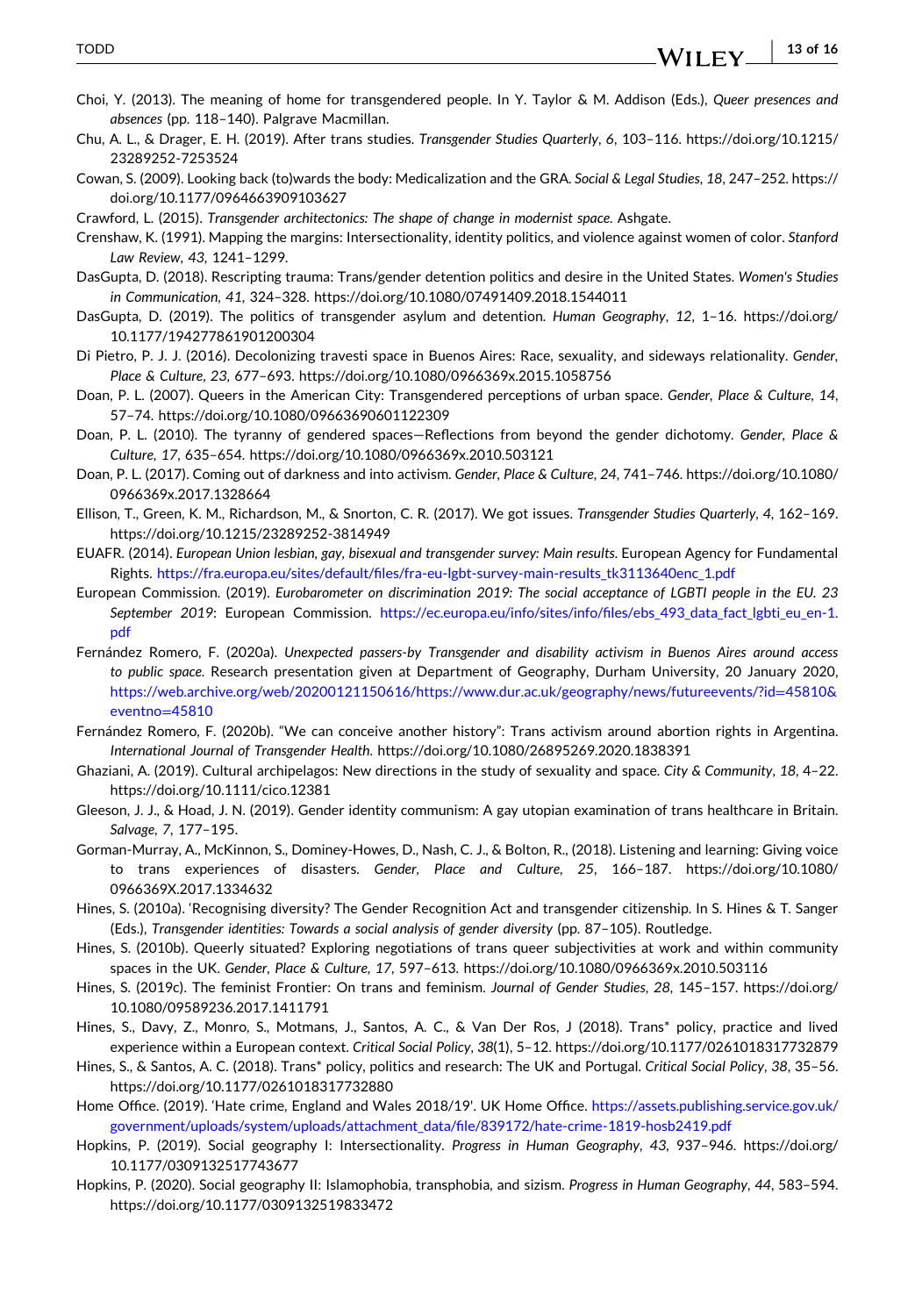#### <span id="page-14-0"></span>**14 of 16** WILEY
<sup>TODD</sup>

- Humphrey, R., Easpaig, B. N. G., & Fox, R. (2020). Co‐producing trans ethical research. In K. Gupta, I. Moon, D.L. Steinberg, & R. Pearce (Eds.), *The emergence of trans: Cultures, politics and everyday lives* (pp. 165–178). Routledge.
- Jacques, J. (2018). Écriture trans‐féminine? *Mal*, 1, Autumn 2018.
- Jacques, J. (2020). Opinion: Transphobia is everywhere in Britain. *The New York Times*. [https://www.nytimes.com/2020/03/](https://www.nytimes.com/2020/03/09/opinion/britain-transphobia-labour-party.html?smid=tw-nytopinion%26smtyp=cur) 09/opinion/britain‐transphobia‐labour‐party.html?smid=tw‐[nytopinion&smtyp](https://www.nytimes.com/2020/03/09/opinion/britain-transphobia-labour-party.html?smid=tw-nytopinion%26smtyp=cur)=cur
- Jenzen, O. (2017). Trans youth and social media: moving between counterpublics and the wider web. *Gender, Place and Culture*, *24*, 1626–1641.
- Johnston, L. (2016). Gender and sexuality I: Genderqueer geographies? *Progress in Human Geography*, *40*, 668–678. [https://](https://doi.org/10.1177/0309132515592109) [doi.org/10.1177/0309132515592109](https://doi.org/10.1177/0309132515592109)
- Johnston, L. (2018). *Transforming gender, sex, and place: Gender variant geographies*. Routledge.
- Knopp, L. (2007). From lesbian and gay to queer geographies: Pasts, prospects and possibilities. In K. Browne, J. Lim, & G. Brown (Eds.), *Geographies of sexualities: Theory, practices and politics* (pp. 21–28). Ashgate.
- Kunzel, R. (2014). The flourishing of trans studies. *Transgender Studies Quarterly*, *1*, 285–297. [https://doi.org/10.1215/](https://doi.org/10.1215/23289252-2399461) [23289252](https://doi.org/10.1215/23289252-2399461)‐2399461
- Lawrence, M., & Taylor, Y. (2019). The UK government LGBT Action Plan: Discourses of progress, enduring stasis, and LGBTQI+ lives 'getting better'. *Critical Social Policy*, *40*, 586–607. <https://doi.org/10.1177/0261018319877284>
- Lewis, S. (2019). How British feminism became anti‐trans. *The New York Times*. [https://www.nytimes.com/2019/02/07/](https://www.nytimes.com/2019/02/07/opinion/terf-trans-women-britain.html) [opinion/terf](https://www.nytimes.com/2019/02/07/opinion/terf-trans-women-britain.html)‐trans‐women‐britain.html
- Lubitow, A., Carathers, J., Kelly, M., & Abelson, M. (2017). Transmobilities: Mobility, harassment, and violence experienced by transgender and gender nonconforming public transit riders in Portland, Oregon. *Gender, Place & Culture*, *24*, 1398– 1418. <https://doi.org/10.1080/0966369x.2017.1382451>
- March, L. (2020). Queer and trans\* geographies of liminality: A literature review. *Progress in Human Geography*. [https://doi.](https://doi.org/10.1177/0309132520913111) [org/10.1177/0309132520913111](https://doi.org/10.1177/0309132520913111)
- Marques, A. C. (2019). Telling stories: Telling transgender coming out stories from the UK and Portugal. *Gender, Place & Culture*. *27*, 1287–1307. <https://doi.org/10.1080/0966369X.2019.1681943>
- Marshall, L. (2017). Castle and cell: Exploring intersections between sexuality and gender in the domestic lives of men with trans identities and histories. In B. Penner, B. Campkin, B. Pilkey, & R.M. Scicluna (Eds.), *Sexuality and gender at home: Experience, politics, transgression* (pp. 183–201). Bloomsbury.
- McNamara, C. (2018). Supporting trans, non‐binary and gender diverse young people: UK methods and approaches. In P. Alldred, D. Fusco, K. Edwards, & F. Cullen (Eds.), *The SAGE handbook of youth work practice* (*Ch. 23*, p. 314). Sage.
- McNeil, J., Bailey, L., Ellis, S., Morton, J., & Regan, M. (2012). *Trans Health and Emotional Wellbeing Study 2012*. Scottish Transgender Alliance, TREC, Traverse, Sheffield Hallam University. [https://www.gires.org.uk/wpcontent/uploads/](https://www.gires.org.uk/wpcontent/uploads/2014/08/trans_mh_study.pdf) [2014/08/trans\\_mh\\_study.pdf](https://www.gires.org.uk/wpcontent/uploads/2014/08/trans_mh_study.pdf)
- Mearns, G., Bonner‐Thompson, C., & Hopkins, P. (2020). Trans experiences of a university campus in northern England. *Area*, *52*, 488–494. <https://doi.org/10.1111/area.12595>
- METRO. (2014). *Youth Chances: Summary of first findings: The experiences of LGBTQ young people in England*. METRO. [https://](https://www.mermaidsuk.org.uk/assets/media/youth%20chances%20experiencies%20og%20lgbt%20youth_2014.pdf) [www.mermaidsuk.org.uk/assets/media/youth%20chances%20experiencies%20og%20lgbt%20youth\\_2014.pdf](https://www.mermaidsuk.org.uk/assets/media/youth%20chances%20experiencies%20og%20lgbt%20youth_2014.pdf)
- Misgav, C., & Johnston, L. (2014). Dirty dancing: The (non)fluid embodied geographies of a queer nightclub in Tel Aviv. *Social & Cultural Geography*, *15*, 730–746. <https://doi.org/10.1080/14649365.2014.916744>
- Namaste, V. K. (1996). Genderbashing: Sexuality, gender, and the regulation of public space. *Environment and Planning D: Society and Space*, *14*, 221–240. <https://doi.org/10.1068/d140221>
- Namaste, V. K. (2000). *Invisible lives: The erasure of transsexual and transgendered people*. Chicago: University of Chicago Press.
- Nash, C. J. (2010). Trans geographies, embodiment and experience. *Gender, Place & Culture*, *17*(5), 579–595. [https://doi.org/](https://doi.org/10.1080/0966369x.2010.503112) [10.1080/0966369x.2010.503112](https://doi.org/10.1080/0966369x.2010.503112)
- Nash, C. J. (2011). Trans experiences in lesbian and queer space. *Canadian Geographer/Le Géographe Canadien*, *55*, 192–207. [https://doi.org/10.1111/j.1541](https://doi.org/10.1111/j.1541-0064.2010.00337.x)‐0064.2010.00337.x
- Nash, C. J., & Bain, A. (2007). 'Reclaiming raunch': Spatializing queer identities at Toronto women's bathhouse events. *Social & Cultural Geography*, *8*, 16–42. <https://doi.org/10.1080/14649360701251809>
- Nash, C. J., & Browne, K. (2019). Resisting the mainstreaming of LGBT equalities in Canadian and British schools: Sex education and trans school friends. *Environment and Planning C*. <https://doi.org/10.1177/2399654419887970>
- Nash, C. J., & Browne, K. (2021). *Heteroactivism: Resisting lesbian, gay, bisexual and trans rights and equalities*. Bloomsbury Academic.
- Nicolazzo, Z. (2016a). "It's a hard line to walk": Black non‐binary trans\* collegians' perceptions on passing, realness, and trans\*‐normativity. *International Journal of Qualitative Studies in Education*, *29*, 1173–1188. [https://doi.org/10.1080/](https://doi.org/10.1080/09518398.2016.1201612) [09518398.2016.1201612](https://doi.org/10.1080/09518398.2016.1201612)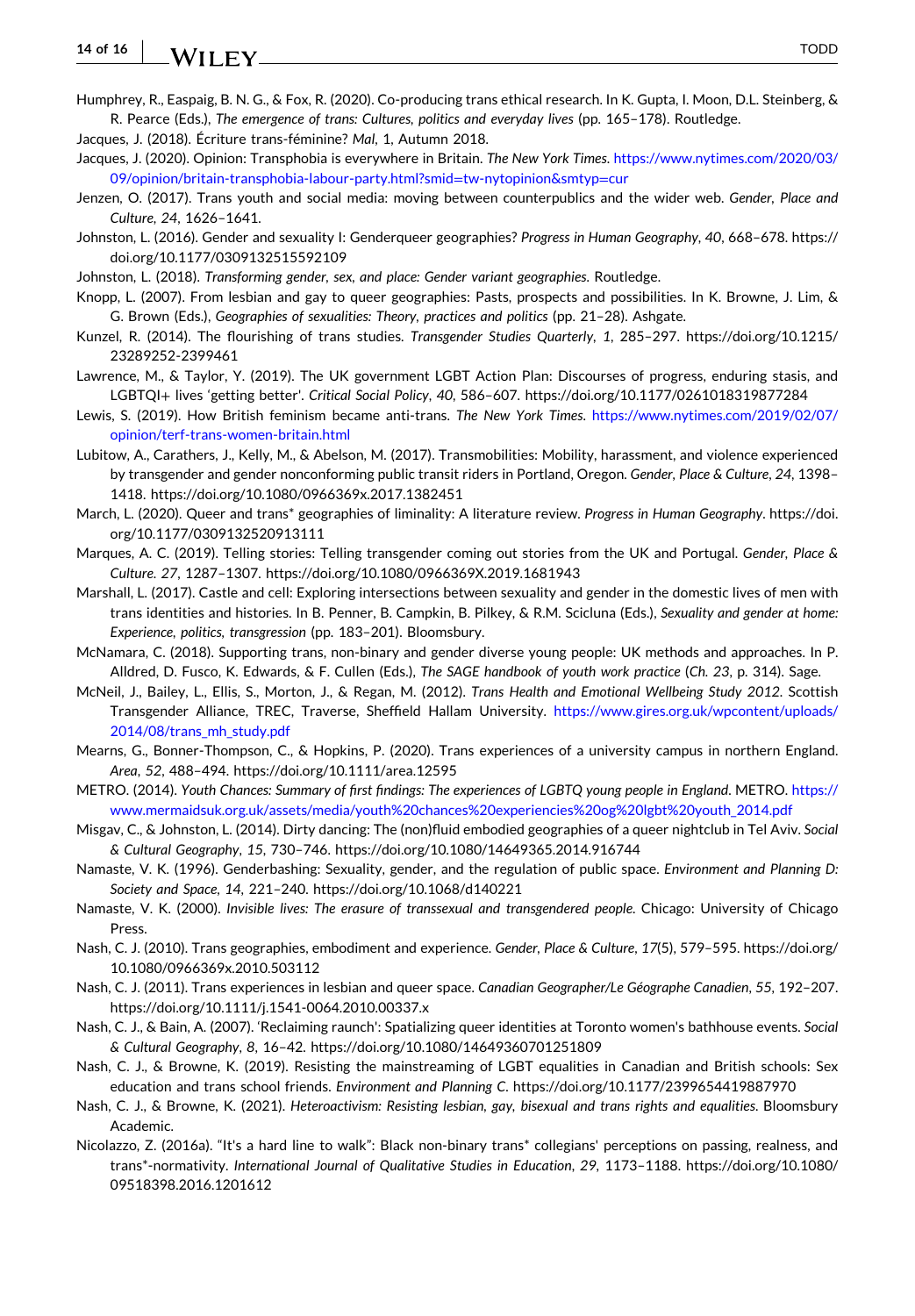- <span id="page-15-0"></span>Nicolazzo, Z. (2016b). "Just go in looking good": The resilience, resistance, and kinship‐ building of trans\* college students. *Journal of College Student Development*, *57*, 538–556. <https://doi.org/10.1353/csd.2016.0057>
- Nicolazzo, Z. (2017). Trans\* in college: Transgender students' strategies for navigating campus life and the institutional politics of *inclusion*. Stylus.
- Nirta, C. (2017). Actualized utopias: The here and now of transgender. *Politics and Gender*, *13*, 181–208. [https://doi.org/](https://doi.org/10.1017/s1743923x1600043x) [10.1017/s1743923x1600043x](https://doi.org/10.1017/s1743923x1600043x)
- Oswin, N. (2008). Critical geographies and the uses of sexuality: Deconstructing queer space. *Progress in Human Geography*, *32*, 89–103. <https://doi.org/10.1177/0309132507085213>
- Pearce, R. (2018a). Trans temporalities and non‐linear ageing. In S. Westwood, K. Almack, Y.T. Suen, & A. King (Eds.), *Older lesbian, gay, bisexual and trans people* (pp. 61–74). Routledge.
- Pearce, R. (2018b). *Understanding trans health: Discourse, power and possibility*. Policy Press.
- Pearce, R., Moon, I., Gupta, K., & Steinberg, D. L. (Eds.). (2020). *The emergence of trans: Cultures, politics and everyday lives*. Routledge.
- Phipps, A. (2020). *Me not you: The trouble with mainstream feminism*. Manchester University Press.
- Prosser, J. (1998). *Second skins: The body narratives of transsexuality*. Columbia University Press.
- Public Health England. (2015). *Preventing suicide among trans young people: A toolkit for nurses*. Public Health England and the Royal College of Nursing. [https://assets.publishing.service.gov.uk/government/uploads/system/uploads/](https://assets.publishing.service.gov.uk/government/uploads/system/uploads/attachment_data/file/417707/Trans_suicide_Prevention_Toolkit_Final_26032015.pdf) [attachment\\_data/file/417707/Trans\\_suicide\\_Prevention\\_Toolkit\\_Final\\_26032015.pdf](https://assets.publishing.service.gov.uk/government/uploads/system/uploads/attachment_data/file/417707/Trans_suicide_Prevention_Toolkit_Final_26032015.pdf)
- Ridley, G. (forthcoming). Ms Recognition, beyond binaries: A study of trans people's embodied experience of transitions, tran*sitioning and everyday experiences of public toilets*. (Submitted PhD thesis), School of Geography, Politics and Sociology, Newcastle University (UK).
- Ritchie, A. (2018). On 'passing' in the transgender community. *The Gay & Lesbian Review Worldwide*, *25*(1), 5.
- The Roestone Collective. (2014). Safe space: Towards a reconceptualization. *Antipode*, *46*, 1346–1365. [https://doi.org/](https://doi.org/10.1111/anti.12089) [10.1111/anti.12089](https://doi.org/10.1111/anti.12089)
- Rooke, A. (2010a). Trans youth, science and art: Creating (trans)gendered space. *Gender, Place & Culture*, *17*, 655–672. <https://doi.org/10.1080/0966369X.2010.503124>
- Rooke, A. (2010b). Telling trans stories: (Un)doing the science of sex. In S. Hines & T. Sanger (Eds.), *Transgender identities: Towards a social analysis of gender diversity* (pp. 64–83). Routledge.
- Rosenberg, R. (2015). The whiteness of gay urban belonging: Criminalizing LGBTTQ youth of color in queer spaces of care. *Urban Geography*, *38*, 137–148. <https://doi.org/10.1080/02723638.2016.1239498>
- Rosenberg, R., & Oswin, N. (2015). Trans embodiment in carceral space: Hyper masculinity and the U.S. prison industrial complex. *Gender, Place & Culture*, *22*, 1269–1286. <https://doi.org/10.1080/0966369X.2014.969685>
- Schroeder, C. G. (2015). Sanctuary or prison: Queer youth and the family, household and home. *Social and Cultural Geography*, *16*, 783–797. <https://doi.org/10.1080/14649365.2015.1023824>
- Stone, S. (1992). The "empire" strikes back: A posttranssexual manifesto. *Camera Obscura*, *29*, 150–176. [https://doi.org/](https://doi.org/10.1215/02705346-10-2_29-150) [10.1215/02705346](https://doi.org/10.1215/02705346-10-2_29-150)‐10‐2\_29‐150
- Stonewall. (2018). *LGBT in Britain: Health report*. Stonewall. [https://www.stonewall.org.uk/system/files/](https://www.stonewall.org.uk/system/files/lgbt_in_britain_health.pdf) [lgbt\\_in\\_britain\\_health.pdf](https://www.stonewall.org.uk/system/files/lgbt_in_britain_health.pdf)
- Stryker, S. (2006). (De)subjugated knowledges: An introduction to transgender studies. In S. Stryker & S. Whittle, (Eds.), *The transgender studies reader* (pp. 1–16). Routledge.
- Stryker, S. (2017). *Transgender history: The roots of today's revolution* (2nd ed.). New York: Seal Press.
- Stryker, S., Currah, P., & Moore, L. J. (2008). Introduction: Trans‐, trans, or transgender? *Women's Studies Quarterly*, *36*, 11– 22.
- Stryker, S., & Bettcher, T. M. (2016). Introduction: Trans/Feminisms. *Transgender Studies Quarterly*, *3*, 5–14. [https://doi.org/](https://doi.org/10.1215/23289252-3334127) [10.1215/23289252](https://doi.org/10.1215/23289252-3334127)‐3334127
- Stryker, S., & Currah, P. (2014). Introduction. *Transgender Studies Quarterly*, *1*, 1–18. [https://doi.org/10.1215/23289252](https://doi.org/10.1215/23289252-2398540)‐ [2398540](https://doi.org/10.1215/23289252-2398540)
- Suess, A., Espineira, K., & Walters, P. C. (2014). Depathologization. *Transgender Studies Quarterly*, *1*, 73–77. [https://doi.org/](https://doi.org/10.1215/23289252-2399650) [10.1215/23289252](https://doi.org/10.1215/23289252-2399650)‐2399650
- Sullivan, C. T. (2018). Majesty in the city: Experiences of an aboriginal sex worker in Sydney, Australia. *Gender, Place & Culture*, *25*, 1681–1702. <https://doi.org/10.1080/0966369X.2018.1553853>
- Todd, J. D. (2020). Book review: Transforming gender, sex and place: Gender variant geographies. *Social & Cultural Geography*, *21*, 135–141. <https://doi.org/10.1080/14649365.2019.1632058>
- Todd, J. D. (forthcoming). *Exploring the everyday lives of young trans people*. Examined PhD thesis, Department of Geography, Durham University (UK).
- The Trevor Project. (2019). *National survey on LGBTQ youth mental health*. The Trevor Project. [https://www.](https://www.thetrevorproject.org/survey-2019/?section=Introduction) [thetrevorproject.org/survey](https://www.thetrevorproject.org/survey-2019/?section=Introduction)‐2019/?section=Introduction